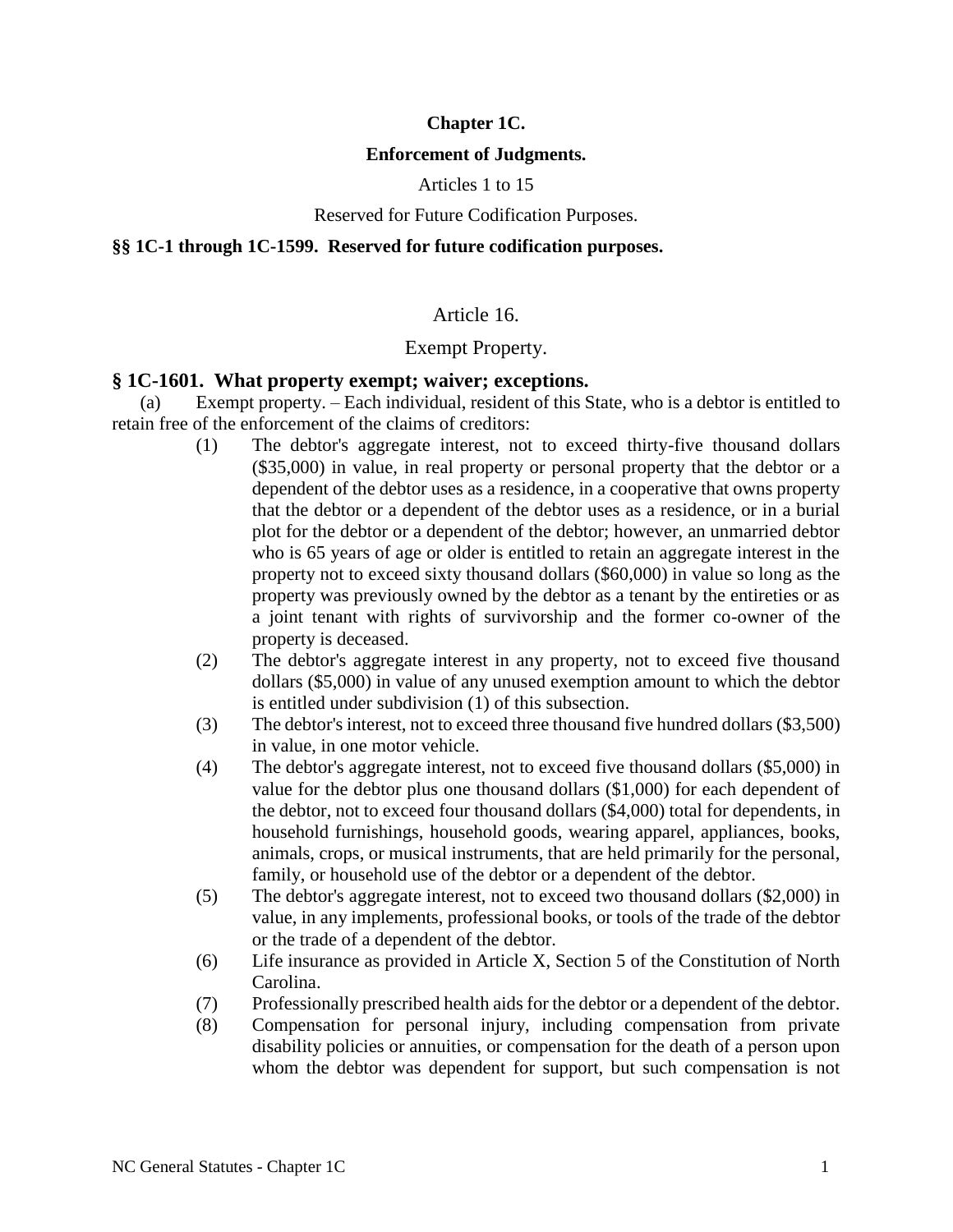exempt from claims for funeral, legal, medical, dental, hospital, and health care charges related to the accident or injury giving rise to the compensation.

- (9) Individual retirement plans as defined in the Internal Revenue Code and any plan treated in the same manner as an individual retirement plan under the Internal Revenue Code, including individual retirement accounts and Roth retirement accounts as described in section 408(a) and section 408A of the Internal Revenue Code, individual retirement annuities as described in section 408(b) of the Internal Revenue Code, and accounts established as part of a trust described in section 408(c) of the Internal Revenue Code. Any money or other assets or any interest in any such plan remains exempt after an individual's death if held by one or more subsequent beneficiaries by reason of a direct transfer or eligible rollover that is excluded from gross income under the Internal Revenue Code, including, but not limited to, a direct transfer or eligible rollover to an inherited individual retirement account as defined in section 408(d)(3) of the Internal Revenue Code.
- (10) Funds in a college savings plan qualified under section 529 of the Internal Revenue Code, not to exceed a cumulative limit of twenty-five thousand dollars (\$25,000), but excluding any funds placed in a college savings plan account within the preceding 12 months (except to the extent any of the contributions were made in the ordinary course of the debtor's financial affairs and were consistent with the debtor's past pattern of contributions) and only to the extent that the funds are for a child of the debtor and will actually be used for the child's college or university expenses.
- (11) Retirement benefits under the retirement plans of other states and governmental units of other states, to the extent that these benefits are exempt under the laws of the state or governmental unit under which the benefit plan is established.
- (12) Alimony, support, separate maintenance, and child support payments or funds that have been received or to which the debtor is entitled, to the extent the payments or funds are reasonably necessary for the support of the debtor or any dependent of the debtor.
- (b) Definitions. As used in this section, the following definitions apply:
	- (1) "Internal Revenue Code" means Code as defined in G.S. 105-228.90.
	- (2) "Value" means fair market value of an individual's interest in property, less valid liens superior to the judgment lien sought to be enforced.
- (c) Waiver. The exemptions provided in this Article cannot be waived except by:
	- (1) Transfer of property allocated as exempt (and in that event only as to the specific property transferred);
	- (2) Written waiver, after judgment, approved by the clerk or district court judge. The clerk or district court judge must find that the waiver is made freely, voluntarily, and with full knowledge of the debtor's rights to exemptions and that he is not required to waive them; or
	- (3) Failure to assert the exemption after notice to do so pursuant to G.S. 1C-1603. The clerk or district court judge may relieve such a waiver made by reason of mistake, surprise or excusable neglect, to the extent that the rights of innocent third parties are not affected.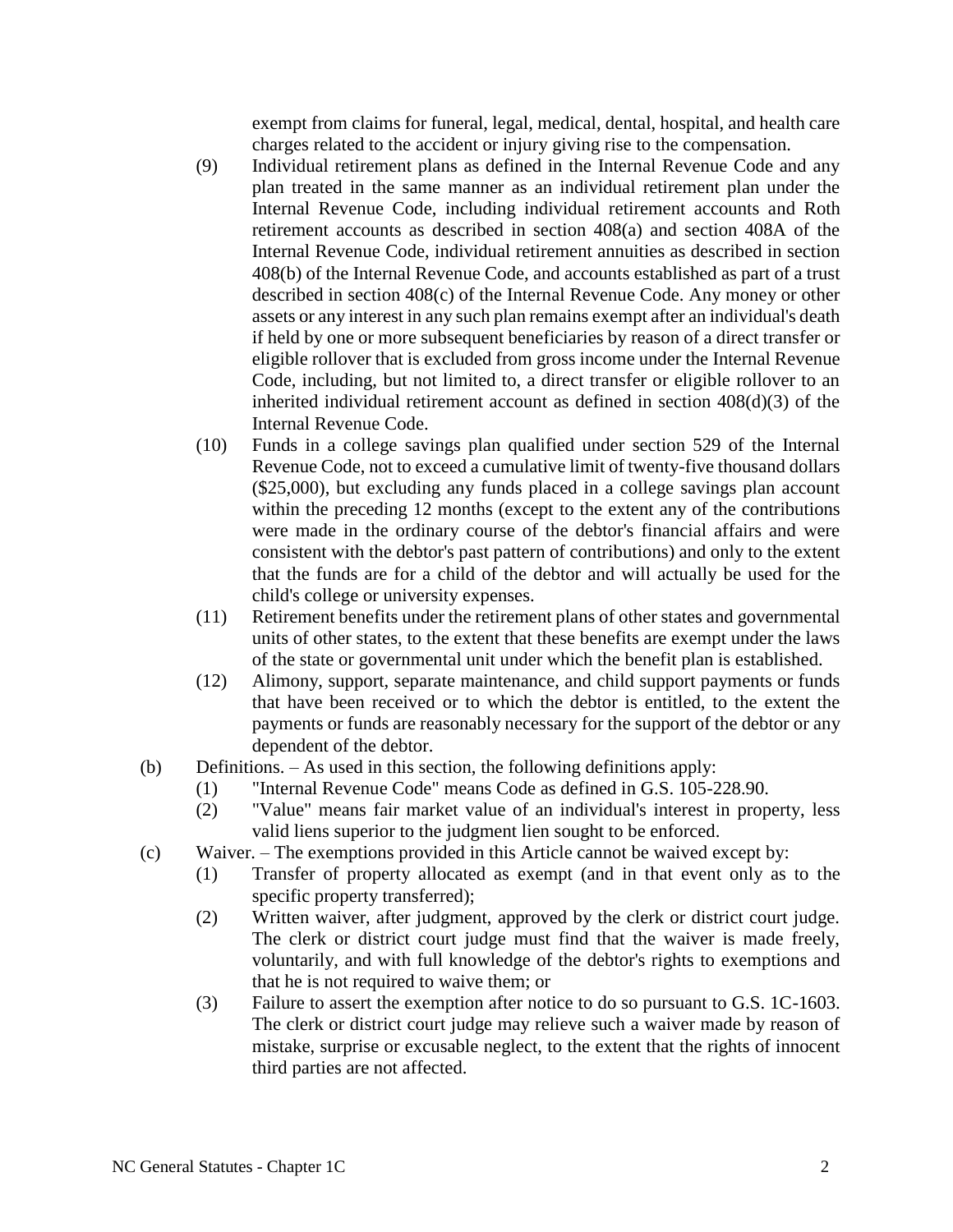(d) Recent purchases. – The exemptions provided in subdivisions (2), (3), (4), and (5) of subsection (a) of this section are inapplicable with respect to tangible personal property purchased by the debtor less than 90 days preceding the initiation of judgment collection proceedings or the filing of a petition for bankruptcy, unless the purchase of the property is directly traceable to the liquidation or conversion of property that may be exempt and no additional property was transferred into or used to acquire the replacement property.

- (e) Exceptions. The exemptions provided in this Article are inapplicable to claims:
	- (1) Of the United States or its agencies as provided by federal law;
	- (2) Of the State or its subdivisions for taxes, appearance bonds or fiduciary bonds;
	- (3) Of lien by a laborer for work done and performed for the person claiming the exemption, but only as to the specific property affected;
	- (4) Of lien by a mechanic for work done on the premises, but only as to the specific property affected;
	- (5) For payment of obligations contracted for the purchase of the specific real property affected;
	- (6) Repealed by Session Laws 1981 (Regular Session, 1982), c. 1224, s. 6, effective September 1, 1982;
	- (7) For contractual security interests in the specific property affected; provided, that the exemptions shall apply to the debtor's household goods notwithstanding any contract for a nonpossessory, nonpurchase money security interest in any such goods;
	- (8) For statutory liens, on the specific property affected, other than judicial liens;
	- (9) For child support, alimony or distributive award order pursuant to Chapter 50 of the General Statutes;
	- (10) For criminal restitution orders docketed as civil judgments pursuant to G.S. 15A-1340.38.

(f) Federal Bankruptcy Code. – The exemptions provided in The Bankruptcy Code, 11 U.S.C. § 522(d), are not applicable to residents of this State. The exemptions provided by this Article and by other statutory or common law of this State shall apply for purposes of The Bankruptcy Code, 11 U.S.C. § 522(b).

(g) Effect of exemptions. – Notwithstanding any other provision of law, a creditor shall not obtain possession of a debtor's household goods and furnishings in which the creditor holds a nonpossessory, nonpurchase money security interest until the creditor has fully complied with the procedures required by G.S. 1C-1603. (1981, c. 490, s. 1; 1981 (Reg. Sess., 1982), c. 1224, ss. 1-7, 20; 1991, c. 506, s. 1; 1995, c. 250, s. 1; 1998-212, s. 19.4(j); 1999-337, s. 2; 2005-401, s. 1; 2009-417, s. 1; 2013-91, s. 3(a)(9).)

### **§ 1C-1602. Alternative exemptions.**

The debtor may elect to take the personal property and homestead exemptions provided in Article X of the Constitution of North Carolina instead of the exemptions provided by G.S. 1C-1601. If the debtor elects to take his constitutional exemptions, the exemptions provided in G.S. 1C-1601 shall not apply and in that event the exemptions provided in this Article shall not be construed so as to affect the personal property and homestead exemptions granted by Article X of the Constitution of North Carolina. If the debtor elects to take his constitutional exemptions, the clerk or district court judge must designate the property to be exempt under the procedure set out in G.S. 1C-1603. The debtor is entitled to have one thousand dollars (\$1,000) in value in real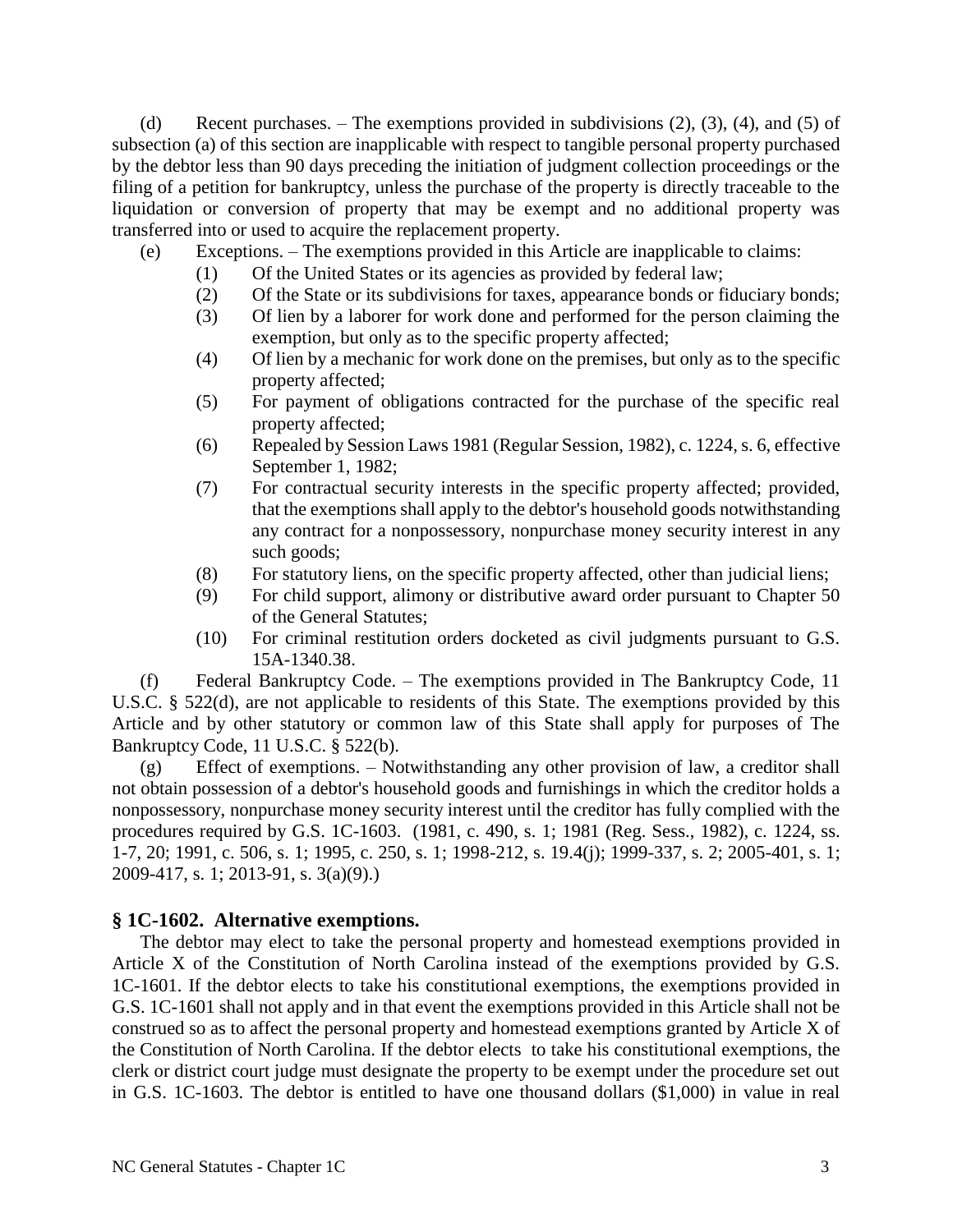property owned and occupied by him and five hundred dollars (\$500.00) in value in his personal property exempted from sale under execution. If the value of the property in which the debtor claims his constitutional exemption is in excess of his exemptions, the clerk, in an execution, may order the sale of the property with the proceeds of the sale being distributed first to the debtor to satisfy his exemption and the excess to be distributed as ordered. (1981, c. 490, s. 1; 1981 (Reg. Sess., 1982), c. 1224, s. 8.)

### **§ 1C-1603. Procedure for setting aside exempt property.**

- (a) Motion or Petition; Notice.
	- (1) After judgment has been entered against a judgment debtor, that person's exempt property may be designated by motion.
	- (2) Repealed by Session Laws 1981 (Regular Session, 1982), c. 1224, s. 10.
	- (3) The clerk or district court judge may determine that particular property is not exempt even though there has been no proceeding to designate the exemption.
	- (4) After judgment, except as provided in subdivision (3) of this subsection or when exemptions have already been designated, the clerk may not issue an execution or writ of possession unless notice from the court has been served upon the judgment debtor advising the debtor of the debtor's rights. The notice is not required if the exemptions under G.S. 1C-1601 are inapplicable based on an exception in G.S. 1C-1601(e). The judgment creditor must cause the notice, which must be accompanied by the form for the statement by the debtor under subsection (c1) of this section, to be served on the debtor as provided in G.S. 1A-1, Rule 4(j)(1). If the judgment debtor cannot be served as provided under G.S. 1A-1, Rule  $4(j)(1)$ , the judgment creditor may serve the judgment debtor by mailing a copy of the notice to the judgment debtor at the debtor's last known address. Proof of service by certified or registered mail or personal service is as provided in G.S. 1A-1, Rule 4. The judgment creditor may prove service by mailing to last known address by filing a certificate that the notice was served indicating the circumstances warranting the use of such service and the date and address of service.
	- (5) The Administrative Office of the Courts must provide a form for the notice from the court required by subdivision (4) of this subsection. The notice must inform the debtor that:
		- a. The judgment debtor has the right to retain an interest in certain property free from collection efforts by the judgment creditor.
		- b. To preserve that right, the judgment debtor is required to respond to the notice by filing a motion or petition to claim exempt property, including a schedule of assets that are claimed as exempt, no later than 20 days after the debtor receives the notice, and that the judgment debtor must also mail or take a copy to the judgment creditor at the address provided in the notice.
		- c. The judgment debtor has the option to request a hearing to claim exemptions rather than filing a schedule of assets.
		- d. The judgment debtor may have exemptions under State and federal law that are in addition to those listed on the form for the debtor's statement that is included with the notice, such as Social Security benefits,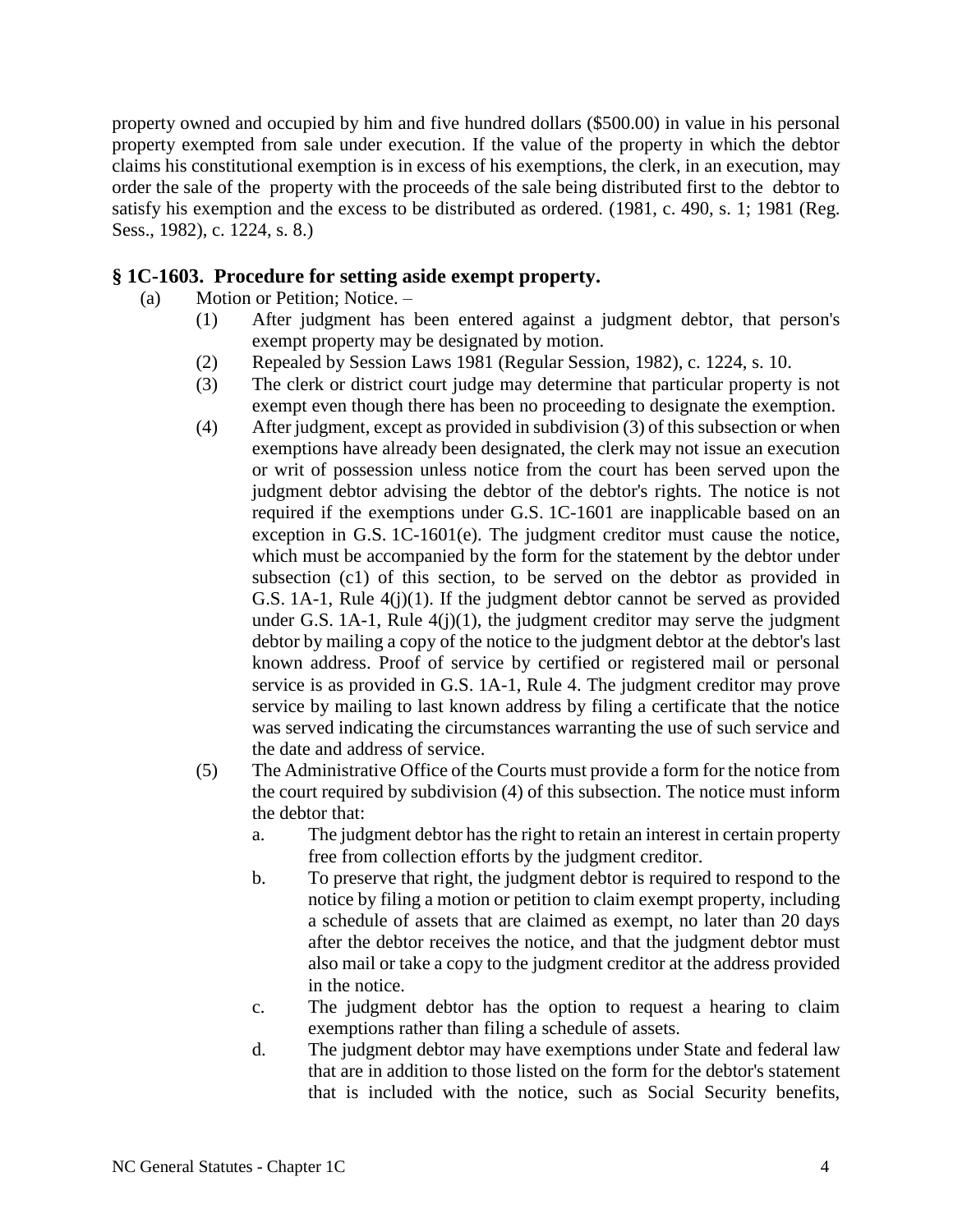unemployment benefits, workers' compensation benefits, and earnings for the debtor's personal services rendered within the last 60 days.

- e. There is a procedure for challenging an attachment or levy on the judgment debtor's property.
- f. The judgment debtor may wish to consider hiring an attorney.
- g. Failure to respond within the required time results in the loss of statutory rights.
- (b) Contents of Motion or Petition. The motion or petition must:
	- (1) Name the judgment debtor.
	- (2) Name the judgment creditors of the debtor insofar as they are known to the movant.
	- (3) If it is a motion to modify a previously allocated exemption, describe the change of condition (if the movant received notice of the exemption hearing) and the modification desired.

(c) Statement by the Debtor. – When proceedings are instituted, the judgment debtor must file with the court a schedule of:

- (1) The debtor's assets, including their location;
- (2) Repealed by Session Laws 2014-107, s. 3.1, effective October 1, 2014.
- (3) The property that the debtor desires designated as exempt.

(c1) Form for Debtor's Statement. – The Administrative Office of the Courts must provide a form for the schedule required under subsection (c) of this section. The form must include a statement to the effect that North Carolina law and federal law also exempt certain other property not included in the form, such as Social Security benefits, unemployment benefits, workers' compensation benefits, and earnings for the debtor's personal services rendered within the last 60 days.

(d) Notice to Persons Affected. – If the judgment debtor moves to designate exemptions, a copy of the motion and schedule must be served on the judgment creditor as provided in G.S. 1A-1, Rule 5.

- (e) Procedure for Setting Aside Exempt Property.
	- (1) When served with the notice under subdivision (4) of subsection (a) of this section, the judgment debtor may either file a motion to designate exemptions with a schedule of assets or may request, in writing, a hearing before the clerk to claim exemptions.
	- (2) If the judgment debtor does not file a motion to designate exemptions with a schedule of assets within 20 days after notice of the debtor's rights was served in accordance with subdivision (4) of subsection (a) of this section, or if the debtor does not request a hearing before the clerk within 20 days after service of the notice of rights and appear at the requested hearing, the judgment debtor has waived the exemptions provided in this Article. Upon request of the judgment creditor, the clerk must issue a writ of execution or writ of possession.
	- (3) If the judgment debtor moves to designate exemptions by filing a motion and schedule of assets, the judgment creditor must be served as provided in subsection (d) of this section.
	- (4) If the judgment debtor requests a hearing before the clerk to claim exemptions, the clerk must set a hearing date and give notice of the hearing to the judgment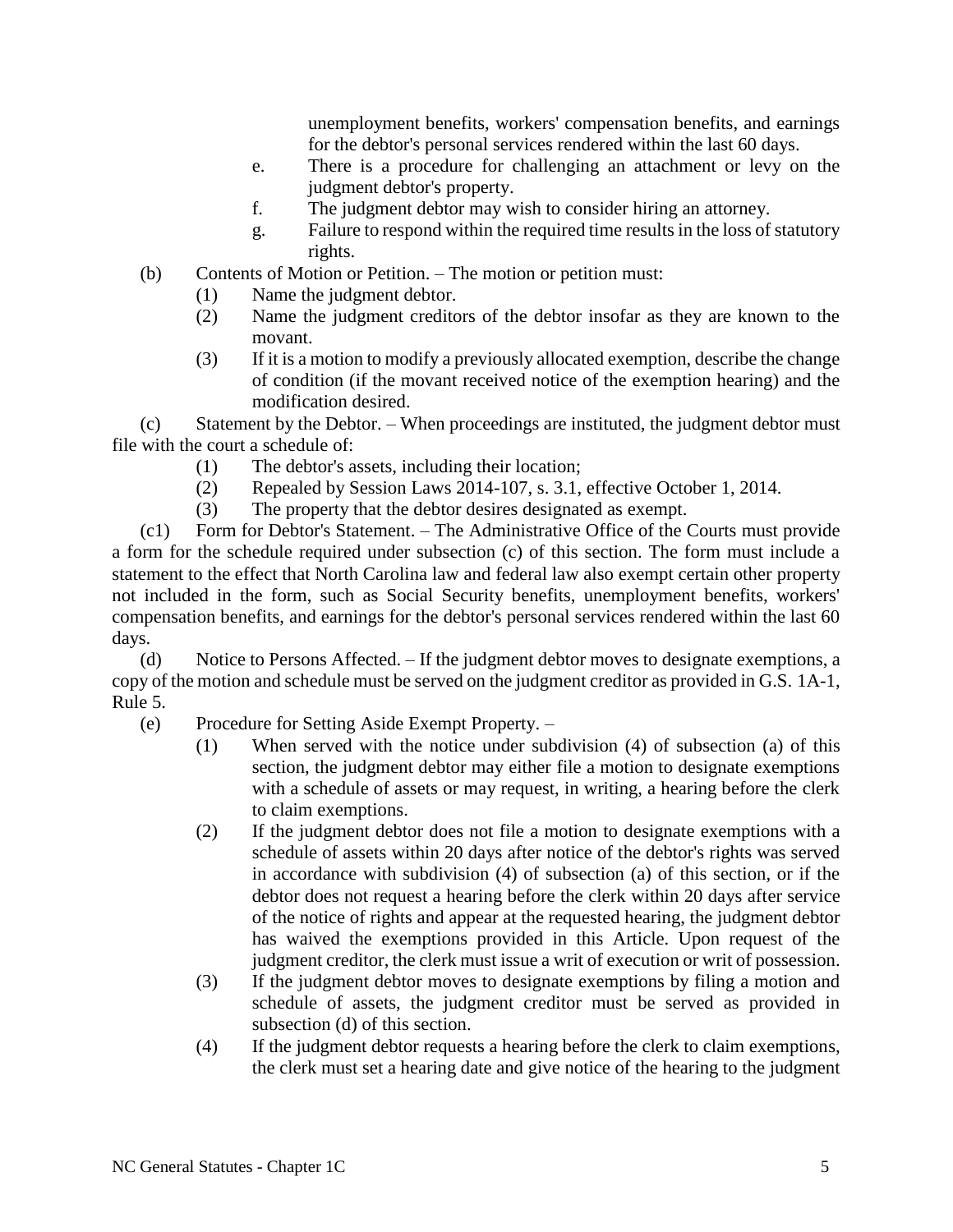debtor and judgment creditor. At the hearing, the judgment debtor may claim the debtor's exemptions.

- (5) The judgment creditor has 10 days from the date served with a motion and schedule of assets or from the date of a hearing to claim exemptions to file an objection to the judgment debtor's schedule of exemptions.
- (6) If the judgment creditor files no objection to the schedule filed by the judgment debtor or claimed at the requested hearing, the clerk must enter an order designating the property allowed by law and scheduled by the judgment debtor as exempt property. Upon request of the judgment creditor, the clerk must issue an execution or writ of possession except for exempt property.
- (7) If the judgment creditor objects to the schedule filed or claimed by the judgment debtor, the clerk must place the motion for hearing by the district court judge, without a jury, at the next civil session.
- (8) The district court judge must determine the value of the property. The district court judge or the clerk, upon order of the judge, may appoint a qualified person to examine the property and report its value to the judge. Compensation of that person must be advanced by the person requesting the valuation and is a court cost having priority over the claims.
- (9) The district court judge must enter an order designating exempt property. Supplemental reports and orders may be filed and entered as necessary to implement the order.
- (10) Where the order designating exemptions indicates excess value in exempt property, the clerk, in an execution, may order the sale of property having excess value and appropriate distribution of the proceeds.
- (11) The clerk or district court judge may permit a particular item of property having value in excess of the allowable exemption to be retained by the judgment debtor upon the debtor's making available to judgment creditors money or property not otherwise available to them in an amount equivalent to the excess value. Priorities of judgment creditors are the same in the substituted property as they were in the original property.
- (12) Appeal from a designation of exempt property by the clerk is to the district court judge. A party has 10 days from the date of entry of an order to appeal. Appeal from a designation of exempt property by a district court judge is to the Court of Appeals. Decisions of the Court of Appeals with regard to questions of valuation of property are final as provided in G.S. 7A-28. Other questions may be appealed as provided in G.S. 7A-30 and 7A-31.

(f) Notation of Order on Judgment Docket. – A notation of the order setting aside exempt property must be entered by the clerk of court on the judgment docket opposite the judgment that was the subject of the enforcement proceeding. If real property located in a county other than the county in which the judgment was rendered is designated as exempt and the judgment has already been docketed in that county, the clerk must send a notice of the designation of exempt property to the county where the property is located. The clerk of the county where the land is located must enter a notation of the designation of exempt property on the judgment docket. If a judgment is docketed in a county where real property is located after that real property has been designated as exempt, the transcript of judgment must indicate that the exemptions have been designated. The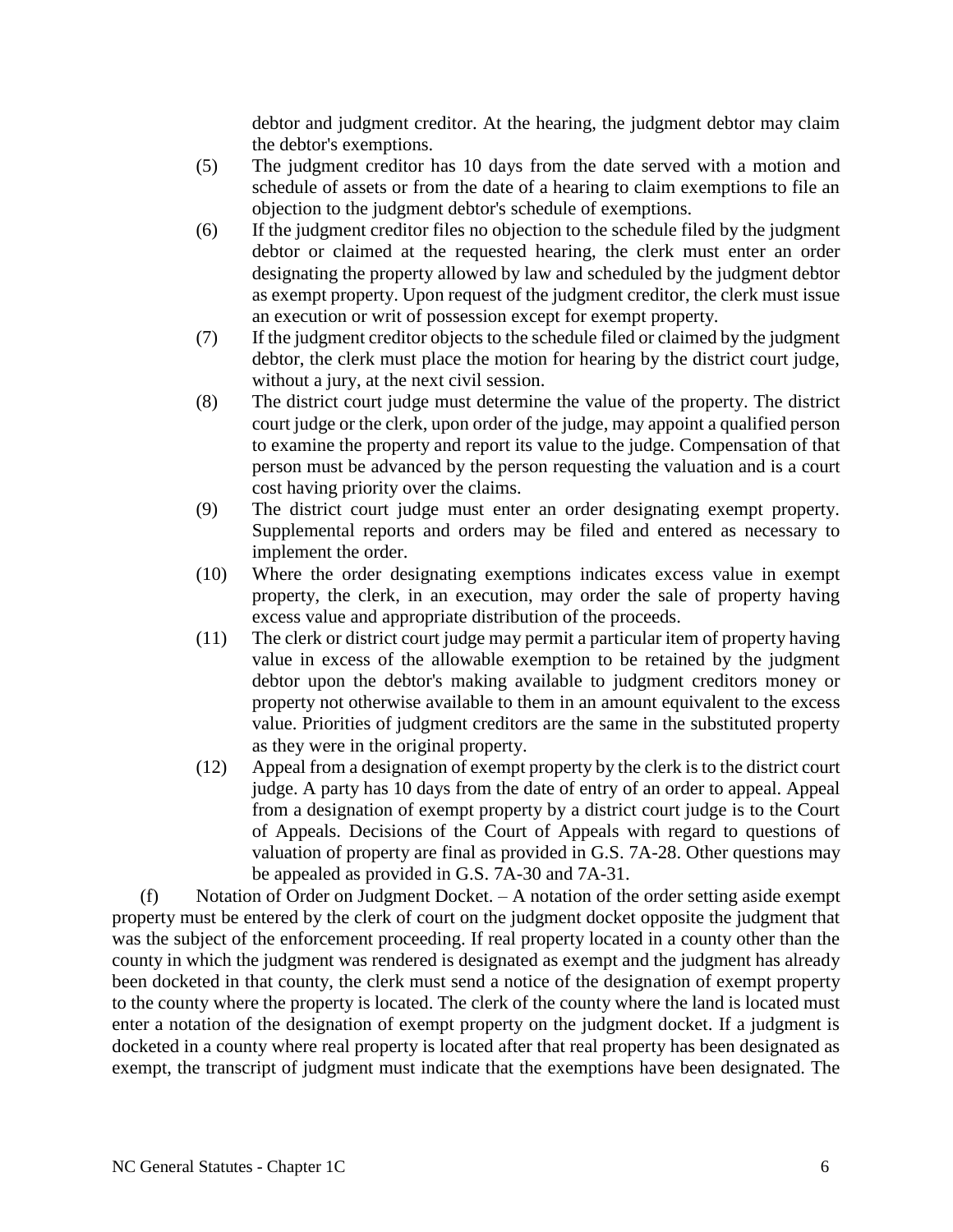clerk in the county receiving the transcript must enter the notation of designation of exempt property as well as docket the judgment.

(g) Modification. – The judgment debtor's exemption may be modified by motion in the original exemption proceeding by anyone who did not receive notice of the exemption hearing. Also, the debtor's exemption may be modified upon a change of circumstances, by motion in the original exemption proceeding, made by the debtor or anyone interested. A substantial change in value may constitute changed circumstances. Modification may include the substitution of different property for the exempt property.

(h) Repealed by Session Laws 1981 (Regular Session, 1982), c. 1224, s. 14. (1981, c. 490, s. 1; 1981 (Reg. Sess., 1982), c. 1224, ss. 9-14, 18, 19; 1991, c. 607, s. 1; 1999-456, s. 59; 2005-401, ss. 2, 3; 2011-326, s. 1; 2014-107, s. 3.1; 2021-47, s. 3(a).)

#### **§ 1C-1604. Effect of exemption.**

(a) Property allocated to the debtor as exempt is free of the enforcement of the claims of creditors for indebtedness incurred before or after the exempt property is set aside, other than claims exempted by G.S. 1C-1601(e), for so long as the debtor owns it. When the property is conveyed to another, the exemption ceases as to liens attaching prior to the conveyance. Creation of a security interest in the property does not constitute a conveyance within the meaning of this section, but a transfer in satisfaction of, or for the enforcement of, a security interest is a conveyance. When exempt property is conveyed, the debtor may have other exemptions allotted.

(a1) The statute of limitations on judgments is suspended for the period of exemption as to the property which is exempt. However, the statute of limitations is not suspended as to the exempt property unless the judgment creditor shall have, prior to the expiration of the statute of limitations, recorded a copy of the order designating exempt property in the office of the register of deeds in the county where the exempt real property is located.

(b) Exempt property which passes by devise, intestate succession or gift to a dependent spouse, child or person to whom the debtor stands in loco parentis, continues to be exempt while held by that person. The exemption is terminated if the spouse remarries, or, with regard to a dependent, when the court determinates that dependency no longer exists. (1981, c. 490, s. 1; 1991, c. 607, s. 2; 2011-284, s. 6.)

### **§§ 1C-1605 through 1C-1700. Reserved for future codification purposes.**

#### Article 17.

Uniform Enforcement of Foreign Judgments Act.

#### **§ 1C-1701. Short title.**

This Article shall be known and may be cited as the Uniform Enforcement of Foreign Judgments Act. (1989, c. 747.)

### **§ 1C-1702. Definitions.**

As used in this Article, unless the context requires otherwise:

(1) "Foreign Judgment" means any judgment, decree, or order of a court of the United States or a court of any other state which is entitled to full faith and credit in this State, except a "child support order," as defined in G.S. 52C-1-101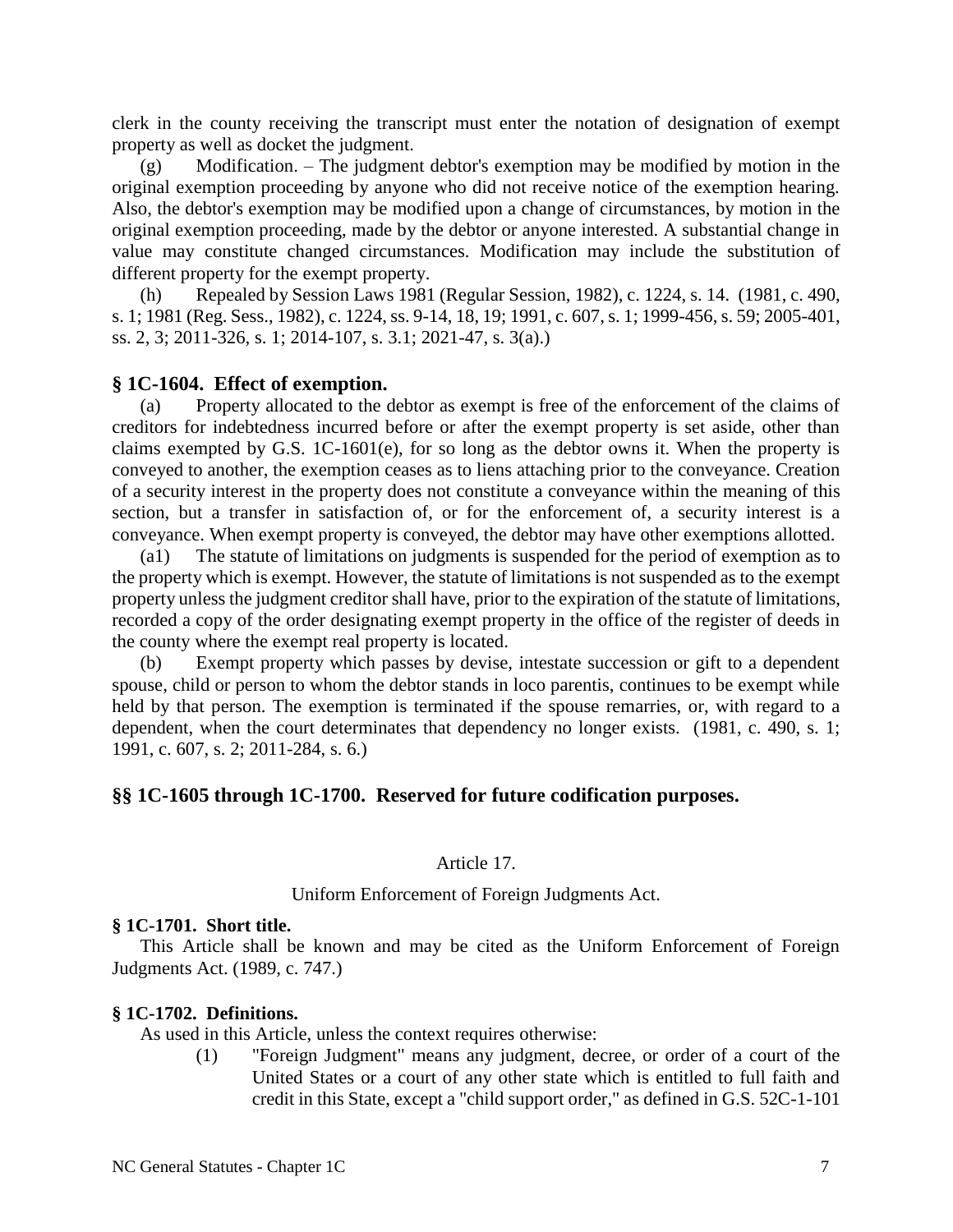(The Uniform Interstate Family Support Act), a "custody decree," as defined in G.S. 50A-102 (The Uniform Child-Custody Jurisdiction and Enforcement Act), or a domestic violence protective order as provided in G.S. 50B-4(d).

- (2) "Judgment Debtor" means the party against whom a foreign judgment has been rendered.
- (3) "Judgment Creditor" means the party in whose favor a foreign judgment has been rendered. (1989, c. 747, s. 1; 1999-23, s. 3; 1999-223, s. 4.)

### **§ 1C-1703. Filing and status of foreign judgments.**

(a) A copy of any foreign judgment authenticated in accordance with an act of Congress or the statutes of this State may be filed in the office of the clerk of superior court of any county of this State in which the judgment debtor resides, or owns real or personal property. Along with the foreign judgment, the judgment creditor or his attorney shall make and file with the clerk an affidavit which states that the foreign judgment is final and that it is unsatisfied in whole or in part, and which sets forth the amount remaining unpaid on the judgment.

(b) Upon the filing of the foreign judgment and the affidavit, the foreign judgment shall be docketed and indexed in the same manner as a judgment of this State; however, no execution shall issue upon the foreign judgment nor shall any other proceeding be taken for its enforcement until the expiration of 30 days from the date upon which notice of filing is served in accordance with G.S. 1C-1704.

(c) A judgment so filed has the same effect and is subject to the same defenses as a judgment of this State and shall be enforced or satisfied in like manner; provided however, if the judgment debtor files a motion for relief or notice of defense pursuant to G.S. 1C-1705, enforcement of the foreign judgment is automatically stayed, without security, until the court finally disposes of the matter. (1989, c. 747.)

### **§ 1C-1704. Notice of filing; service.**

(a) Promptly upon the filing of a foreign judgment and affidavit, the judgment creditor shall serve the notice of filing provided for in subsection (b) on the judgment debtor and shall attach thereto a filed-stamped copy of the foreign judgment and affidavit. Service and proof of service of the notice may be made in any manner provided for in Rule 4(j) of the Rules of Civil Procedure.

(b) The notice shall set forth the name and address of the judgment creditor, of his attorney if any, and of the clerk's office in which the foreign judgment is filed in this State, and shall state that the judgment attached thereto has been filed in that office, that the judgment debtor has 30 days from the date of receipt of the notice to seek relief from the enforcement of the judgment, and that if the judgment is not satisfied and no such relief is sought within that 30 days, the judgment will be enforced in this State in the same manner as any judgment of this State. (1989, c. 747.)

### **§ 1C-1705. Defenses; procedure; stay.**

(a) The judgment debtor may file a motion for relief from, or notice of defense to, the foreign judgment on the grounds that the foreign judgment has been appealed from, or enforcement has been stayed by, the court which rendered it, or on any other ground for which relief from a judgment of this State would be allowed. Notwithstanding subsection (b) of this section, the court shall stay enforcement of the foreign judgment for an appropriate period if the judgment debtor shows that: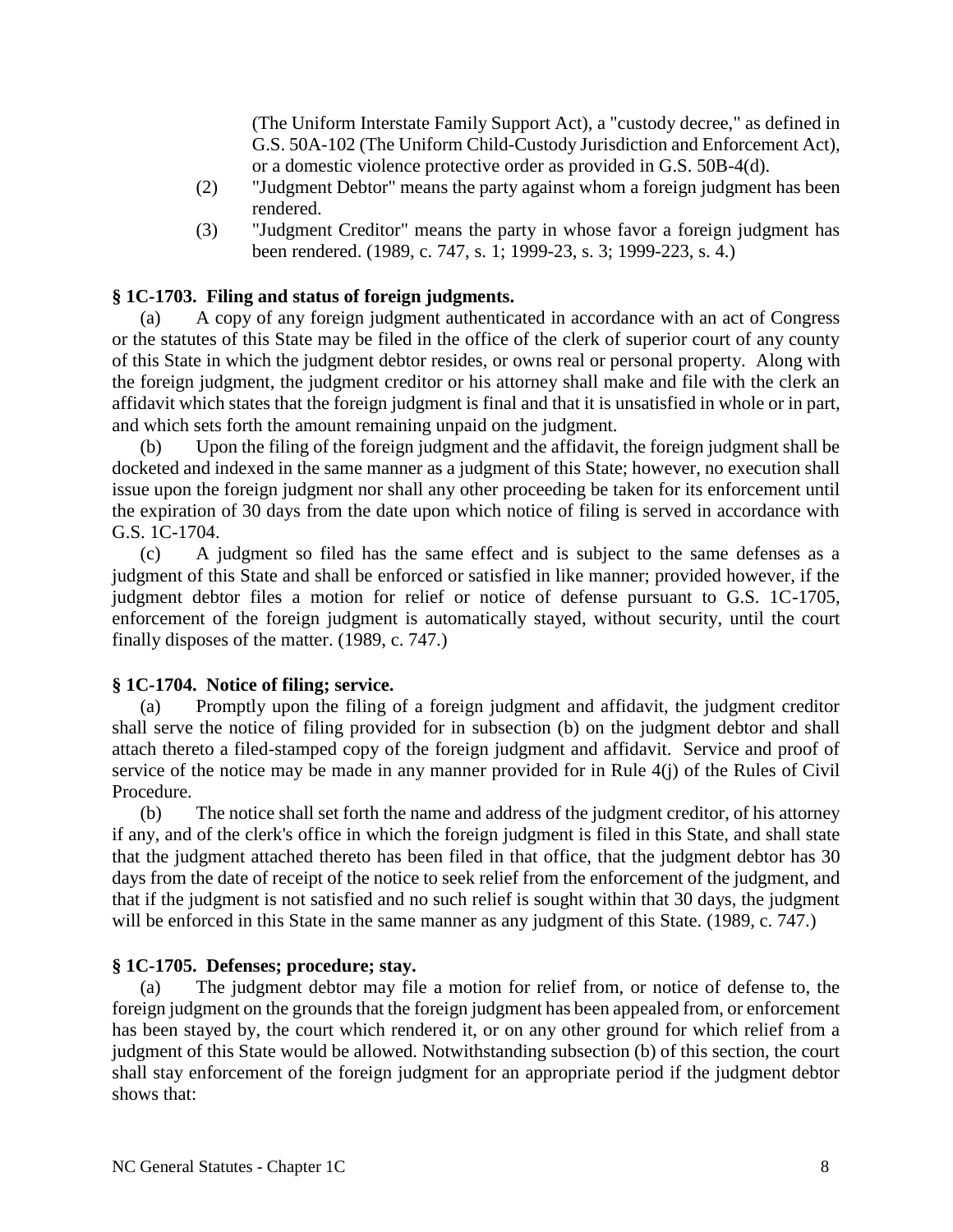- (1) The foreign judgment has been stayed by the court that rendered it; or
- (2) An appeal from the foreign judgment is pending or the time for taking an appeal has not expired and the judgment debtor executes a written undertaking in the same manner and amount as would be required in the case of a judgment entered by a court of this State under G.S. 1-289.

(b) If the judgment debtor has filed a motion for relief or notice of defenses then the judgment creditor may move for enforcement of the foreign judgment as a judgment of this State, unless the court stays enforcement of the judgment under subsection (a) of this section. The judgment creditor's motion shall be heard before a judge of the trial division which would be the proper division for the trial of an action in which the amount in controversy is the same as the amount remaining unpaid on the foreign judgment. The Rules of Civil Procedure (G.S. 1A-1) shall apply. The judgment creditor shall have the burden of proving that the foreign judgment is entitled to full faith and credit. (1989, c. 747, s. 1; 2003-19, s. 2.)

### **§ 1C-1706. Fees.**

The enforcement of a foreign judgment under this Article shall be subject to the costs and fees set forth in Article 28 of Chapter 7A of the General Statutes. The amount remaining unpaid on the foreign judgment as set forth in the affidavit filed under G.S. 1C-1703(b) shall determine the amount of the costs to be collected at the time of the filing of the foreign judgment and assessed pursuant to G.S. 7A-305. (1989, c. 747.)

### **§ 1C-1707. Optional procedure.**

This Article may not be construed to impair a judgment creditor's right to bring a civil action in this State to enforce such creditor's judgment. (1989, c. 747.)

## **§ 1C-1708. Judgments against public policy.**

The provisions of this Article shall not apply to foreign judgments based on claims which are contrary to the public policies of North Carolina. (1989, c. 747.)

## **§§ 1C-1709 through 1C-1749. Reserved for future codification purposes.**

Article 17A.

Enforcement of Foreign Judgments for Noncompensatory Damages.

**§ 1C-1750:** Repealed by Session Laws 2003-19, s. 1, effective April 23, 2003.

## **§§ 1C-1751 through 1C-1759. Reserved for future codification purposes.**

**§ 1C-1760:** Repealed by Session Laws 2003-19, s. 1, effective April 23, 2003.

## **§§ 1C-1761 through 1C-1799. Reserved for future codification purposes.**

Article 18.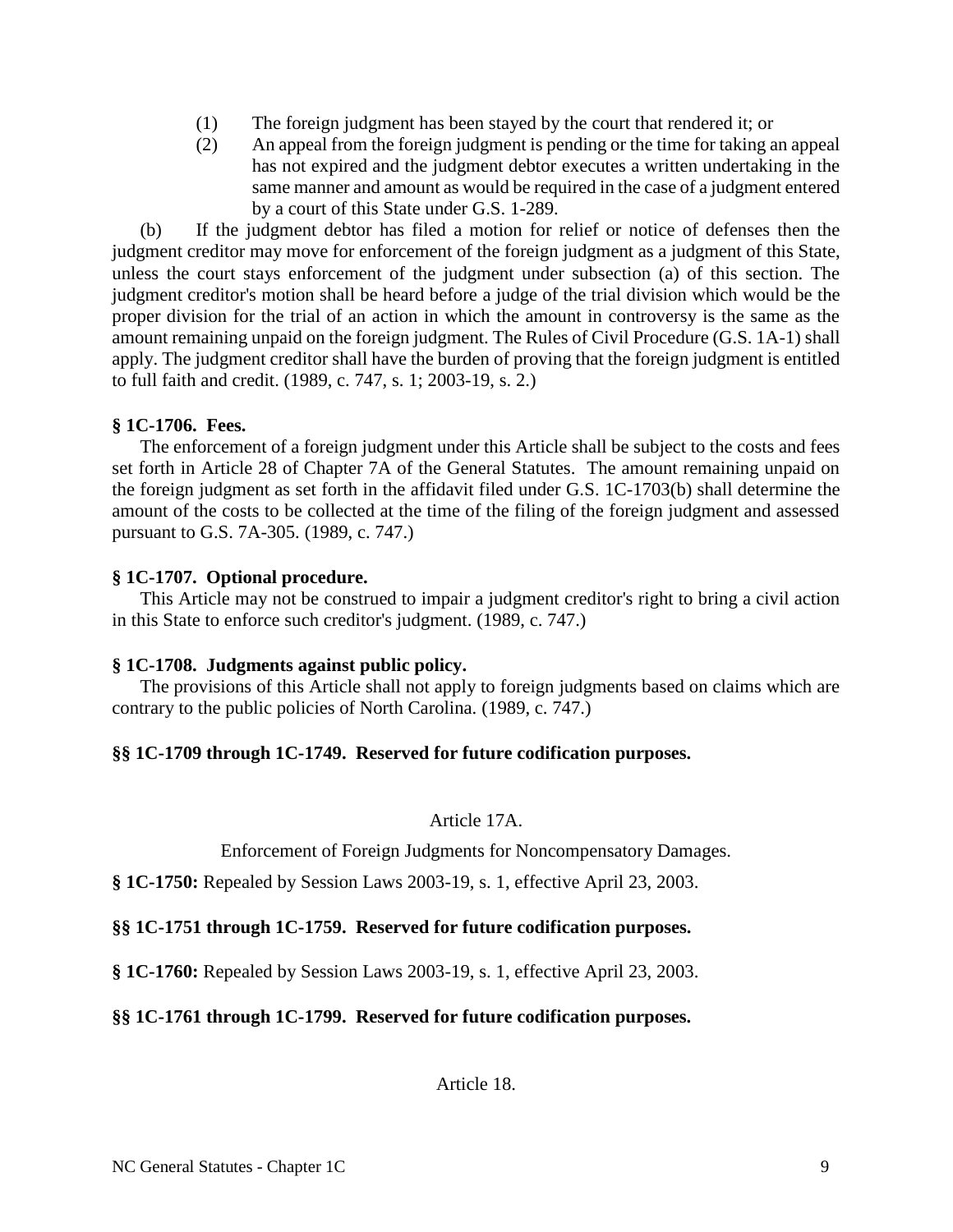North Carolina Foreign Money Judgments Recognition Act.

- **§ 1C-1800:** Repealed by Session Laws 2009-325, s. 1, effective October 1, 2009, and applicable to all actions commenced on or after that date in which the issue of recognition of a foreign-country judgment is raised.
- **§ 1C-1801:** Repealed by Session Laws 2009-325, s. 1, effective October 1, 2009, and applicable to all actions commenced on or after that date in which the issue of recognition of a foreign-country judgment is raised.
- **§ 1C-1802:** Repealed by Session Laws 2009-325, s. 1, effective October 1, 2009, and applicable to all actions commenced on or after that date in which the issue of recognition of a foreign-country judgment is raised.
- **§ 1C-1803:** Repealed by Session Laws 2009-325, s. 1, effective October 1, 2009, and applicable to all actions commenced on or after that date in which the issue of recognition of a foreign-country judgment is raised.
- **§ 1C-1804:** Repealed by Session Laws 2009-325, s. 1, effective October 1, 2009, and applicable to all actions commenced on or after that date in which the issue of recognition of a foreign-country judgment is raised.
- **§ 1C-1805:** Repealed by Session Laws 2009-325, s. 1, effective October 1, 2009, and applicable to all actions commenced on or after that date in which the issue of recognition of a foreign-country judgment is raised.
- **§ 1C-1806:** Repealed by Session Laws 2009-325, s. 1, effective October 1, 2009, and applicable to all actions commenced on or after that date in which the issue of recognition of a foreign-country judgment is raised.
- **§ 1C-1807:** Repealed by Session Laws 2009-325, s. 1, effective October 1, 2009, and applicable to all actions commenced on or after that date in which the issue of recognition of a foreign-country judgment is raised.
- **§ 1C-1808:** Repealed by Session Laws 2009-325, s. 1, effective October 1, 2009, and applicable to all actions commenced on or after that date in which the issue of recognition of a foreign-country judgment is raised.

### **§§ 1C-1809 through 1C-1819. Reserved for future codification purposes.**

### Article 19

### The North Carolina Foreign-Money Claims Act.

### **§ 1C-1820. Definitions.**

As used in this Article: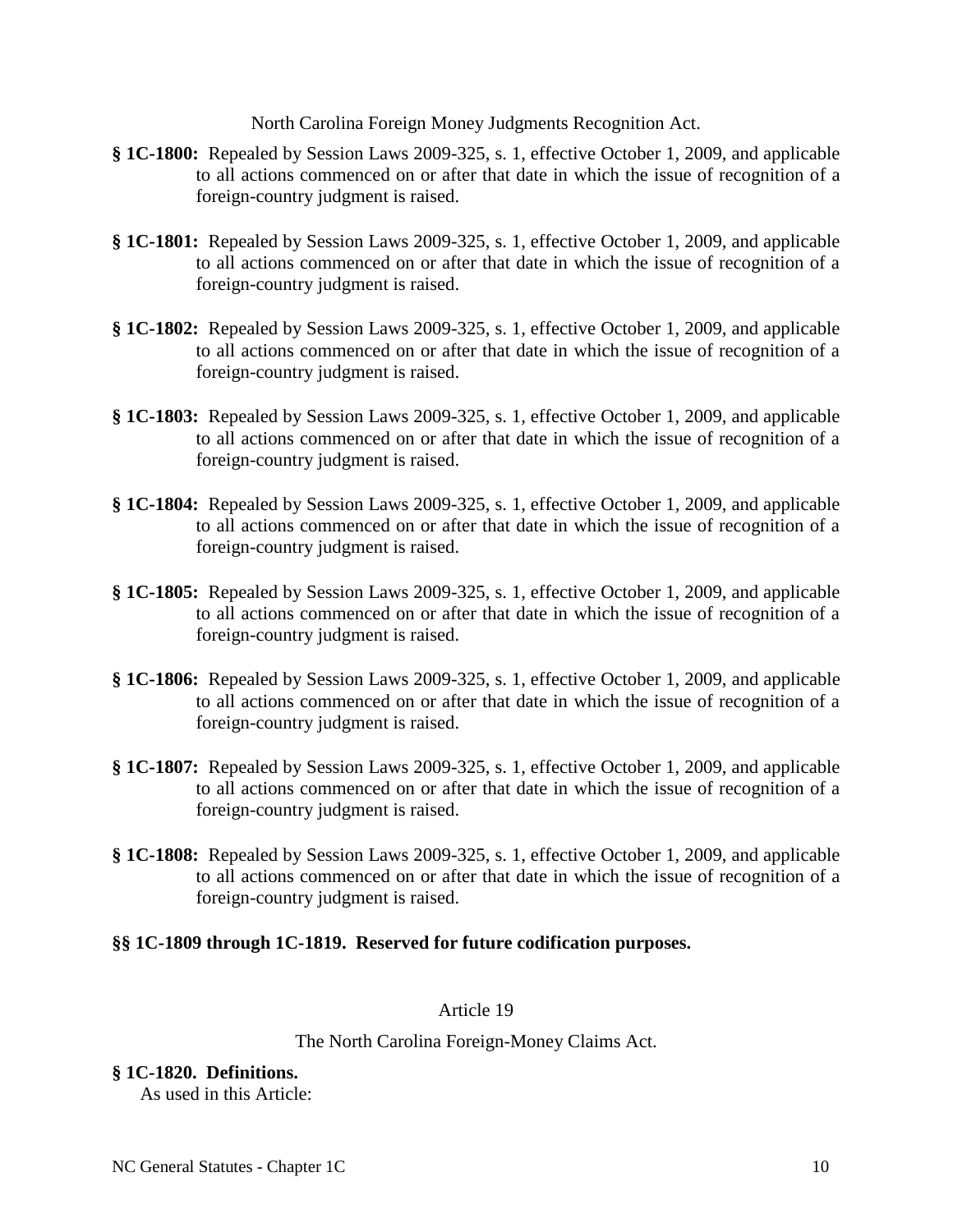- (1) "Action" means a judicial proceeding or arbitration in which a payment in money may be awarded or enforced with respect to a foreign-money claim.
- (2) "Bank-offered spot rate" means the spot rate of exchange at which a bank will sell foreign money at a spot rate.
- (3) "Conversion date" means the banking day next preceding the date on which money, in accordance with this Article, is:
	- a. Paid to a claimant in an action or distribution proceeding;
	- b. Paid to the official designated by law to enforce a judgment or award on behalf of a claimant; or
	- c. Used to recoup, set off, or counterclaim in different moneys in an action or distribution proceeding.
- (4) "Distribution proceeding" means a judicial or nonjudicial proceeding for the distribution of a fund in which one or more foreign-money claims is asserted and includes an accounting, an assignment for the benefit of creditors, a foreclosure, the liquidation or rehabilitation of a corporation or other entity, and the distribution of an estate, trust, or other fund.
- (5) "Foreign money" means money other than money of the United States.
- (6) "Foreign-money claim" means a claim upon an obligation to pay, or a claim for recovery of a loss, expressed in or measured by a foreign money.
- (7) "Money" means a medium of exchange for the payment of obligations or a store of value authorized or adopted by a government or by intergovernmental agreement.
- (8) "Money of the claim" means the money determined as proper for payment of the claim pursuant to G.S. 1C-1823.
- (9) "Person" means an individual, a corporation, government or governmental subdivision or agency, business trust, estate, trust, joint venture, partnership, association, two or more persons having a joint or common interest, or any other legal or commercial entity.
- (10) "Rate of exchange" means the rate at which money of one country may be converted into money of another country in a free financial market convenient to or reasonably usable by a person obligated to pay or to state a rate of conversion. "Rate of exchange" means, if separate rates of exchange apply to different kinds of transactions, the rate applicable to the particular transaction giving rise to the foreign-money claim.
- (11) "Spot rate" means the rate of exchange at which foreign money is sold by a bank or other dealer in foreign exchange for immediate or next day availability or for settlement by immediate payment in cash or its equivalent, by charge to an account, or by an agreed delayed settlement not exceeding two days.
- (12) "State" means a state of the United States, the District of Columbia, the Commonwealth of Puerto Rico, or a territory or insular possession subject to the jurisdiction of the United States. (1995, c. 213, s. 1.)

## **§ 1C-1821. Scope of Article.**

(a) This Article applies only to a foreign-money claim in an action or distribution proceeding.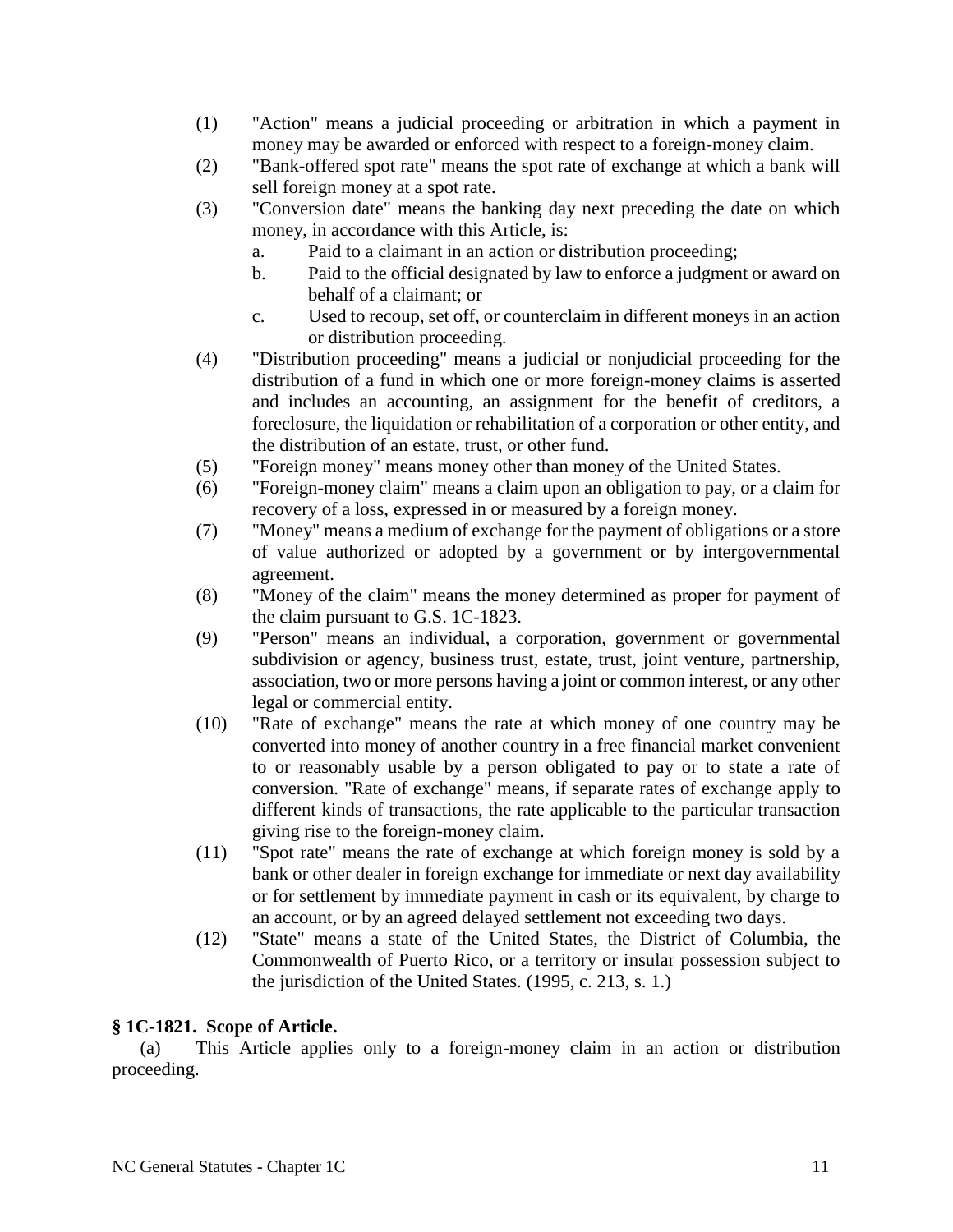(b) This Article applies to foreign-money issues even if other law under the conflict of laws rules of this State applies to other issues in the action or distribution proceeding. (1995, c. 213, s. 1.)

### **§ 1C-1822. Variation by agreement.**

(a) The effect of this Article may be varied by agreement of the parties made before or after commencement of an action or distribution proceeding or the entry of judgment.

(b) Parties to a transaction may agree upon the money to be used in a transaction giving rise to a foreign-money claim and may agree to use different moneys for different aspects of the transaction. Stating the price in a foreign money for one aspect of a transaction does not alone require the use of that money for other aspects of the transaction. (1995, c. 213, s. 1.)

### **§ 1C-1823. Determining proper money of the claim.**

(a) The money in which the parties to a transaction have agreed that payment is to be made is the proper money of the claim for payment.

(b) If the parties to a transaction have not otherwise agreed, the proper money of the claim, as in each case may be appropriate, is the money:

- (1) Regularly used between the parties as a matter of usage or course of dealing;
- (2) Used at the time of a transaction in international trade, by trade usage or common practice, for valuing or settling transactions in the particular commodity or service involved; or
- (3) In which the loss was ultimately felt or will be incurred by the party claimant. (1995, c. 213, s. 1.)

### **§ 1C-1824. Determining amount of the money of certain contract claims.**

(a) If an amount contracted to be paid in a foreign money is measured by a specified amount of a different money, the amount to be paid shall be determined on the conversion date.

(b) If an amount contracted to be paid in a foreign money is to be measured by a different money at the rate of exchange prevailing on a date before default, that rate of exchange applies only to payments made within a reasonable time after default, not exceeding 30 days. Thereafter, conversion is made at the bank-offered spot rate on the conversion date.

(c) A monetary claim is neither usurious nor unconscionable for the reason that the agreement on which it is based provides that the amount of the debtor's obligation to be paid in the debtor's money, when received by the creditor, must equal a specified amount of the foreign money of the country of the creditor. If, because of unexcused delay in payment of a judgment or award, the amount received by the creditor does not equal the amount of the foreign money specified in the agreement, the court or arbitrator shall amend the judgment or award accordingly. (1995, c. 213, s. 1.)

### **§ 1C-1825. Asserting and defending foreign-money claims.**

(a) A person may assert a claim in a specified foreign money. If a foreign-money claim is not asserted, the claimant shall make the claim in United States dollars.

(b) An opposing party may allege and prove that a claim, in whole or in part, is in a different money than that asserted by the claimant.

(c) A person may assert a defense, setoff, recoupment, or counterclaim in any money without regard to the money of other claims.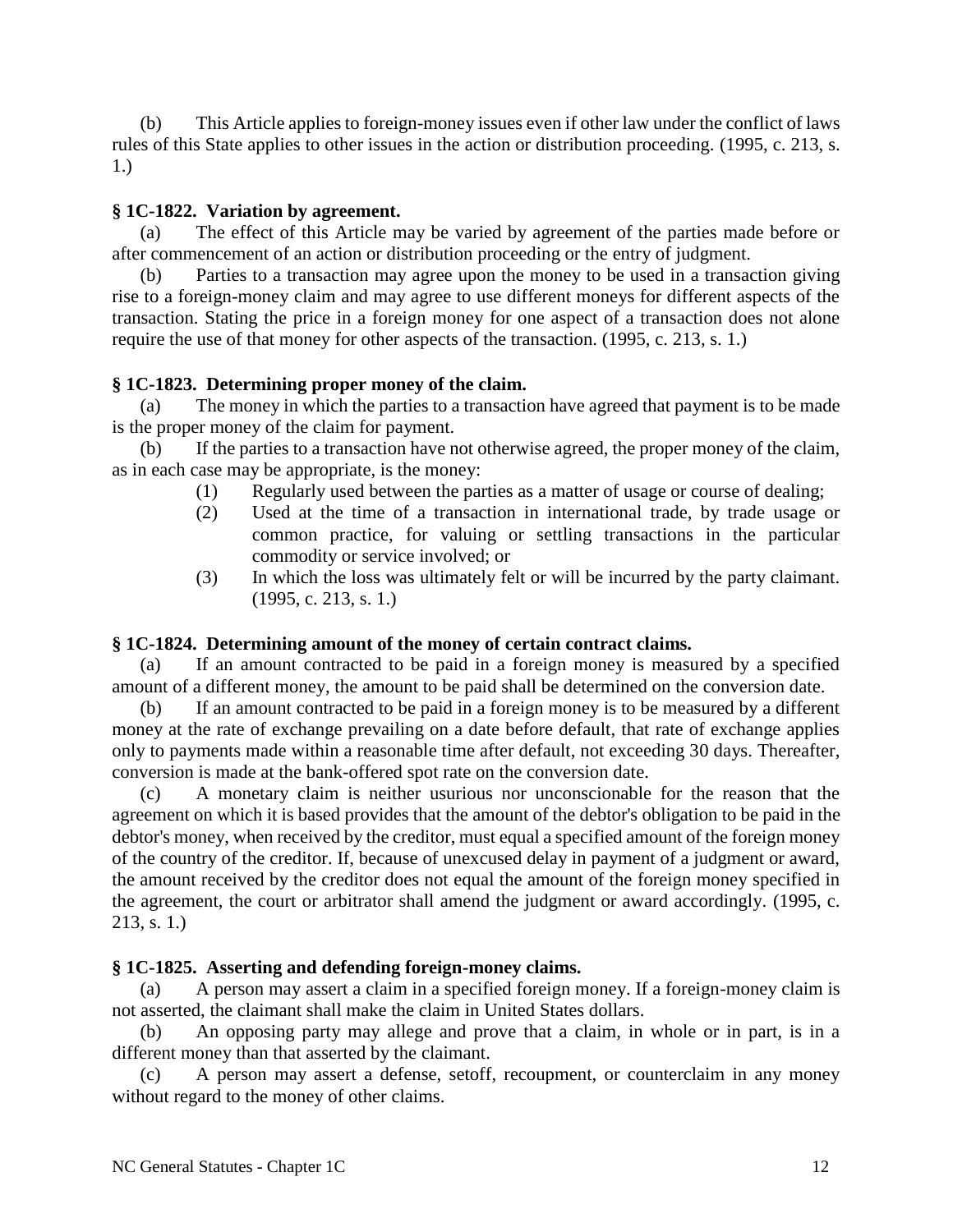(d) The determination of the proper money of the claim pursuant to G.S. 1C-1823 is a question of law. (1995, c. 213, s. 1.)

### **§ 1C-1826. Judgments and awards on foreign-money claims, times of money conversion; form of judgments.**

(a) Except as provided in subsection (c) of this section, a judgment or award on a foreign-money claim must be stated in an amount of the money of the claim.

(b) A judgment or award on a foreign-money claim is payable in that foreign money or, at the option of the debtor, in the amount of United States dollars that will purchase that foreign money on the conversion date at a bank-offered spot rate.

(c) A judgment or award on a foreign-money claim shall assess costs in United States dollars.

(d) Each payment in United States dollars shall be accepted and credited on a judgment or award on a foreign-money claim in the amount of the foreign money that could be purchased by the dollars at a bank-offered spot rate of exchange at or near the close of business on the conversion date for that payment.

(e) A judgment or award made in an action or distribution proceeding on:

(1) A defense, setoff, recoupment, or counterclaim, and

(2) The adverse party's claim

shall be netted by converting the money of the smaller into the money of the larger, and by subtracting the smaller from the larger and shall specify the rates of exchange used.

(f) A judgment substantially in the following form satisfies the provisions of this section: "It is ORDERED, ADJUDGED, AND DECREED that defendant (insert name) pay to Plaintiff (insert name) the sum of (insert amount in the foreign money) plus interest on that sum at the rate of (insert rate pursuant to G.S. 1C-1828) percent a year or, at the option of the judgment debtor, the number of United States dollars that will purchase the (insert name of foreign money) with interest due, at a bank-offered spot rate at or near the close of business on the banking day next before the day of payment, together with assessed costs of (insert amount) United States dollars."

 $(g)$  If a contract claim is of the type covered by G.S. 1C-1824(a) or G.S. 1C-1824(b), the judgment or award shall be entered for the amount of money stated to measure the obligation to be paid in the money specified for payment or, at the option of the debtor, the number of United States dollars that will purchase the computed amount of the money of payment on the conversion date at a bank-offered spot rate.

(h) A judgment shall be filed, docketed, and indexed in foreign money in the same manner as other judgments and has the same effect as a lien. A judgment may be discharged by payment.

(i) A party seeking enforcement of a judgment entered as provided in this section shall file with each request or application an affidavit or certificate executed in good faith by its counsel or a bank officer, stating the rate of exchange used and how it was obtained and setting forth the calculation and the amount of United States dollars that would satisfy the judgment on the date of the affidavit or certificate by applying that rate of exchange. Affected court officials shall incur no liability, after a filing of the affidavit or certificate, for acting as if the judgment were in the amount of United States dollars stated in the affidavit or certificate. The computation contained in the affidavit or certificate shall remain in effect for 90 days following the filing of the affidavit or certificate and may be recomputed before the expiration of 90 days by filing additional affidavits or certificates. Recomputation shall not affect any payment obtained before the filing of the recomputation.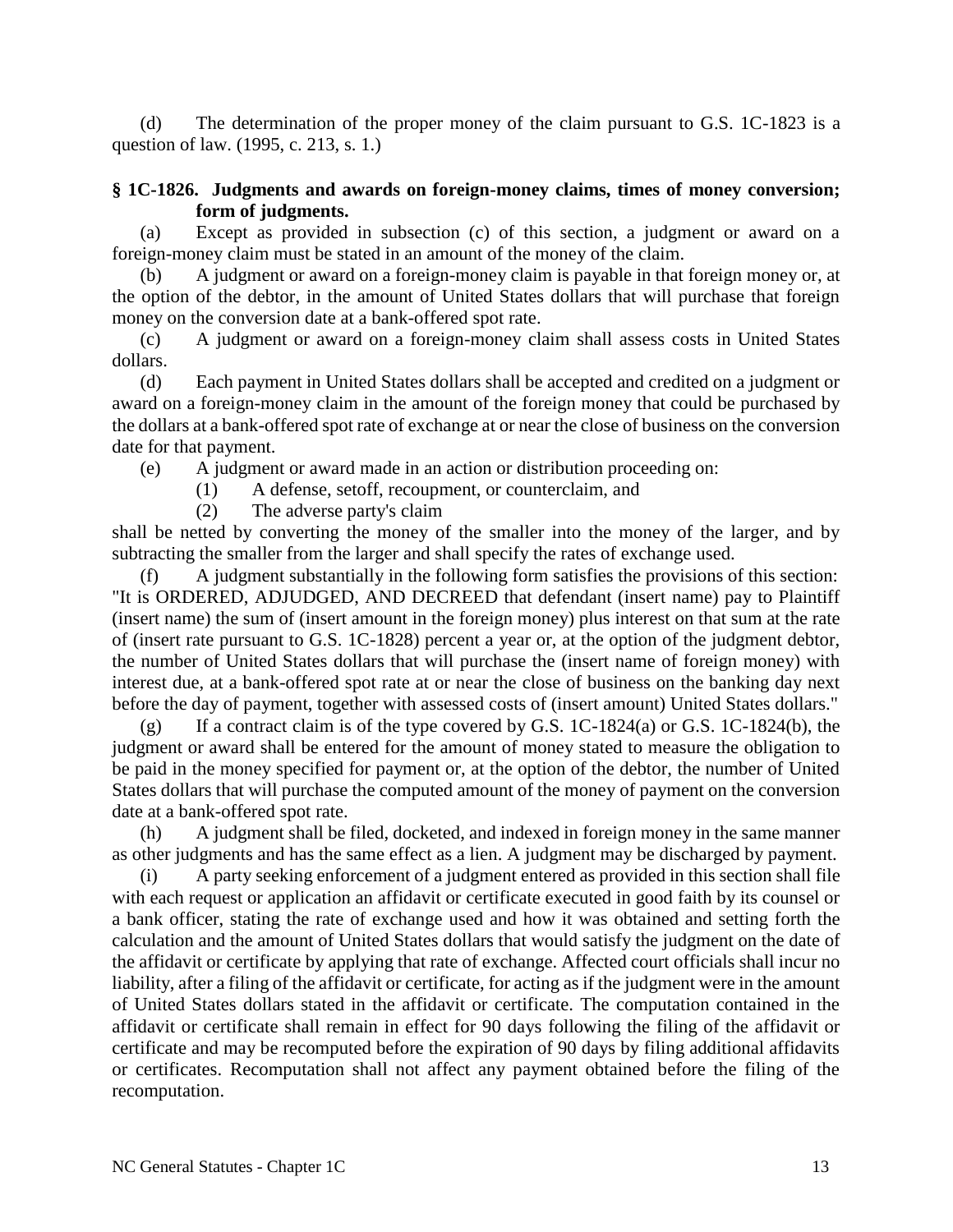(j) When a payment is made to a clerk's office pursuant to G.S. 1-239, the clerk may determine the spot rate of exchange on the conversion date on the basis of information received in good faith from any bank officer or other reliable source and shall incur no liability to any person for crediting a payment toward a judgment, or for marking a judgment satisfied in full, on the basis of the rate so determined. (1995, c. 213, s. 1.)

## **§ 1C-1827. Conversions of foreign money in distribution proceedings.**

The rate of exchange prevailing at or near the close of business on the day the distribution proceeding is initiated shall govern all exchanges of foreign money in a distribution proceeding. A foreign-money claimant in a distribution proceeding shall assert its claim in the named foreign money and show the amount of United States dollars resulting from a conversion as of the date the proceeding was initiated. (1995, c. 213, s. 1.)

### **§ 1C-1828. Prejudgment and judgment interest.**

(a) Except as provided in subsection (b) of this section, recovery of prejudgment or pre-award interest and the rate of interest to be applied in the action or distribution proceeding shall be determined by the substantive law governing the right to recovery under the conflict of laws rules of this State.

(b) The court or arbitrator shall increase or decrease the amount of prejudgment or pre-award interest otherwise payable in a judgment or award in foreign money to the extent required by the law of this State governing a failure to make or accept an offer of settlement or offer of judgment, or conduct by a party or its attorney causing undue delay or expense.

(c) A judgment or award on a foreign-money claim bears interest at the rate applicable to judgments of this State. (1995, c. 213, s. 1.)

## **§ 1C-1829. Enforcement of foreign judgments.**

Subject to the provisions of Article 17 and 20 of this Chapter:

- (1) If an action is brought to enforce a judgment of another jurisdiction expressed in a foreign money and the judgment is recognized in this State as enforceable, the enforcing judgment shall be entered as provided in G.S. 1C-1826, whether or not the foreign judgment confers an option to pay in an equivalent amount of United States dollars.
- (2) A foreign judgment may be filed or docketed in accordance with any rule or statute of this State providing a procedure for its recognition and enforcement.
- (3) A satisfaction or partial payment made upon the foreign judgment, on proof thereof, shall be credited against the amount of foreign money specified in the judgment, notwithstanding the entry of judgment in this State.
- (4) A judgment entered on a foreign-money claim only in United States dollars in another state shall be enforced in this State in United States dollars only. (1995, c. 213, s. 1; 2020-69, s. 1.)

## **§ 1C-1830. Determining United States dollar value of assets to be seized or restrained.**

(a) Computations under this section shall not affect computation of the United States dollar equivalent of the money of the judgment for the purpose of payment.

(b) For the limited purpose of facilitating the enforcement of provisional remedies in an action, the value in United States dollars of assets to be seized or restrained pursuant to a writ of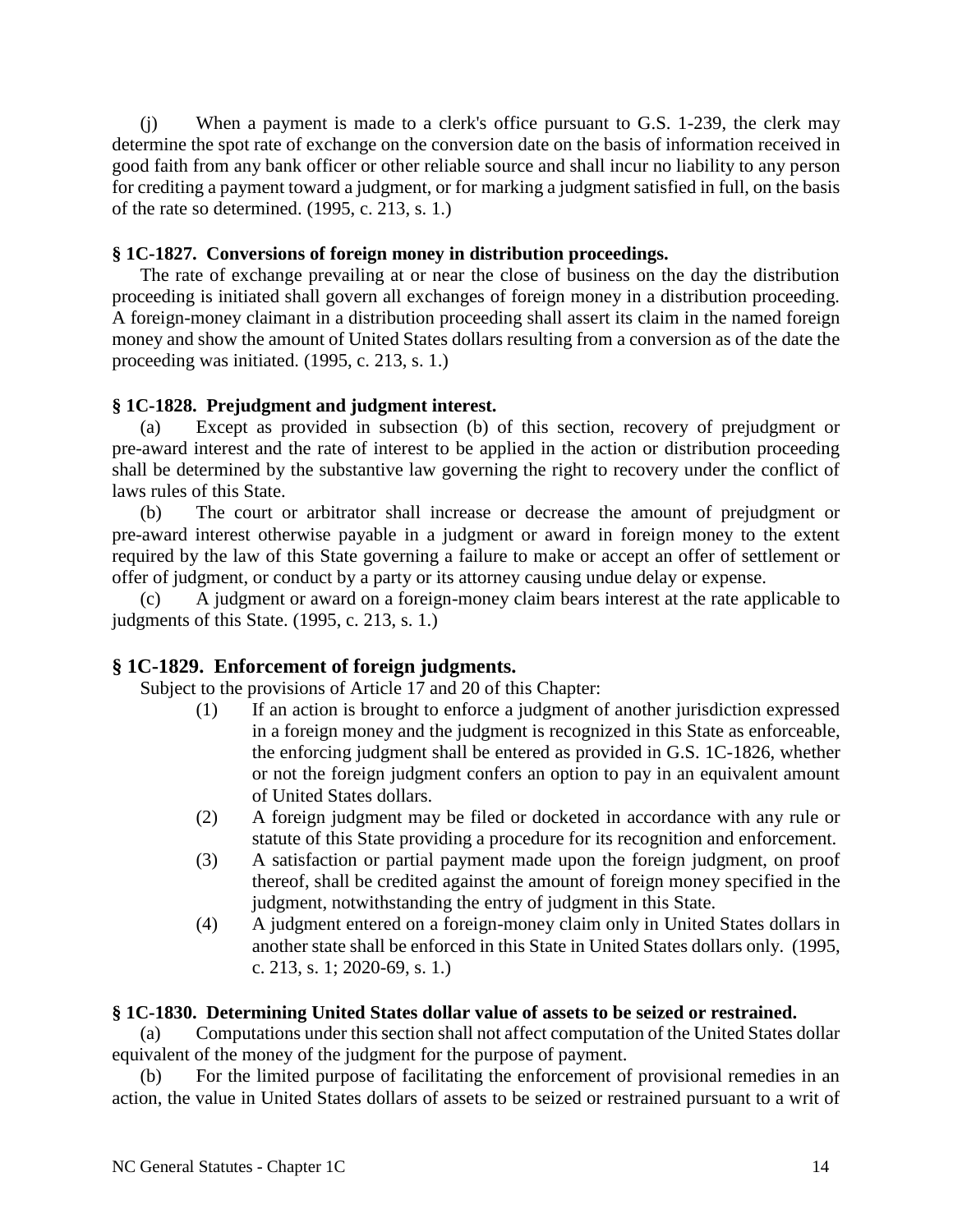attachment, garnishment, execution, or other legal process, the amount of United States dollars at issue for assessing costs, or the amount of United States dollars involved for a surety bond or other court-required undertaking, shall be ascertained as provided in subsections (c) and (d) of this section.

(c) A party seeking process, costs, bond, or other undertaking under subsection (b) of this section shall compute in United States dollars the amount of the foreign-money claim from a bank-offered spot rate prevailing at or near the close of business on the banking day next preceding the filing of a request or application for the issuance of process or for the determination of costs, or an application for a bond or other court-required undertaking.

(d) A party seeking the process, costs, bond, or other undertaking under subsection (b) of this section shall file with each request or application an affidavit or certificate executed in good faith by its counsel or a bank officer, stating the market quotation used and how it was obtained, and setting forth the calculation. Affected court officials shall incur no liability, after a filing of the affidavit or certificate, for acting as if the judgment were in the amount of United States dollars stated in the affidavit or certificate. (1995, c. 213, s. 1.)

#### **§ 1C-1831. Effect of currency revalorization.**

(a) If, after an obligation is expressed or a loss is incurred in a foreign money, the country issuing or adopting that money substitutes a new money in place of that money, the obligation or the loss shall be treated as if expressed or incurred in the new money at the rate of conversion the issuing country established for the payment of like obligations or losses denominated in the former money.

(b) If substitution under subsection (a) of this section occurs after a judgment or award is entered on a foreign-money claim, the court or arbitrator shall amend the judgment or award by a like conversion of the former money. (1995, c. 213, s. 1.)

#### **§ 1C-1832. Supplementary general principles of law.**

Unless displaced by particular provisions of this Article, the principles of law and equity, including the law merchant, and the law relative to capacity to contract, principal and agent, estoppel, fraud, misrepresentation, duress, coercion, mistake, bankruptcy, or other validating or invalidating causes shall supplement its provisions. (1995, c. 213, s. 1.)

#### **§ 1C-1833. Uniformity of application and construction.**

This Article shall be applied and construed to effectuate its general purpose to make uniform the law with respect to the subject of this Article among states enacting it. (1995, c. 213, s. 1.)

#### **§ 1C-1834. Short title.**

This Article may be cited as the North Carolina Foreign-Money Claims Act. (1995, c. 213, s. 1.)

### **§ 1C-1835. Reserved for future codification purposes.**

#### **§ 1C-1836. Reserved for future codification purposes.**

#### **§ 1C-1837. Reserved for future codification purposes.**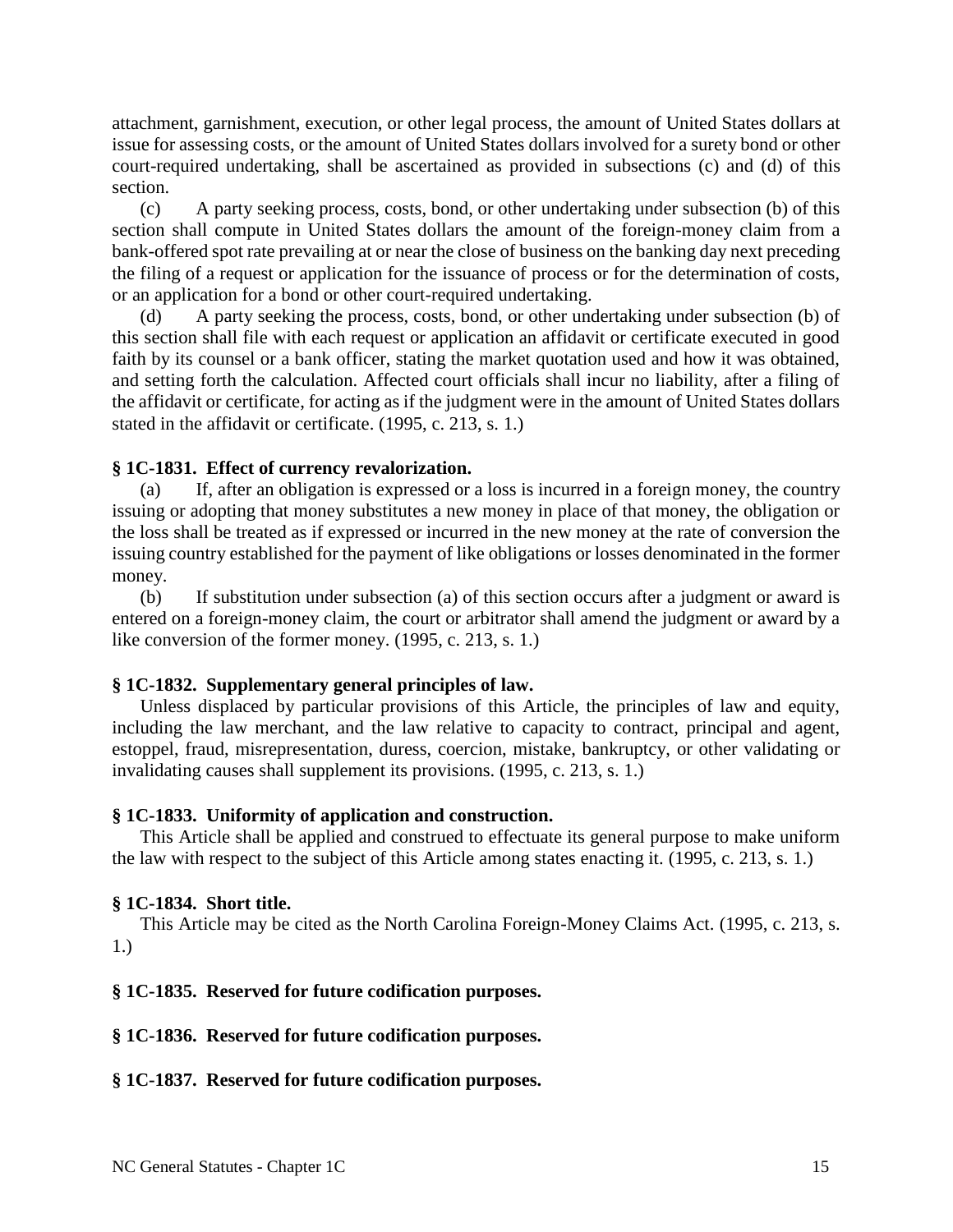**§ 1C-1838. Reserved for future codification purposes.**

**§ 1C-1839. Reserved for future codification purposes.**

**§ 1C-1840.** Reserved for future codification purposes.

**§ 1C-1841.** Reserved for future codification purposes.

**§ 1C-1842.** Reserved for future codification purposes.

**§ 1C-1843.** Reserved for future codification purposes.

**§ 1C-1844.** Reserved for future codification purposes.

**§ 1C-1845.** Reserved for future codification purposes.

**§ 1C-1846.** Reserved for future codification purposes.

**§ 1C-1847.** Reserved for future codification purposes.

**§ 1C-1848.** Reserved for future codification purposes.

**§ 1C-1849.** Reserved for future codification purposes.

Article 20.

North Carolina Uniform Foreign-Country Money Judgments Recognition Act.

#### **§ 1C-1850. Short title.**

This Article may be cited as the North Carolina Uniform Foreign-Country Money Judgments Recognition Act. (2009-325, s. 2.)

#### **§ 1C-1851. Definitions.**

The following definitions apply in this Article:

- (1) Foreign country. A government other than:
	- a. The United States;
	- b. A state, district, commonwealth, territory, or insular possession of the United States; or
	- c. Any other government with regard to which the decision in this State as to whether to recognize a judgment of that government's courts is initially subject to determination under the Full Faith and Credit Clause of the United States Constitution.
- (2) Foreign-country judgment. A judgment of a court of a foreign country. (2009-325, s. 2.)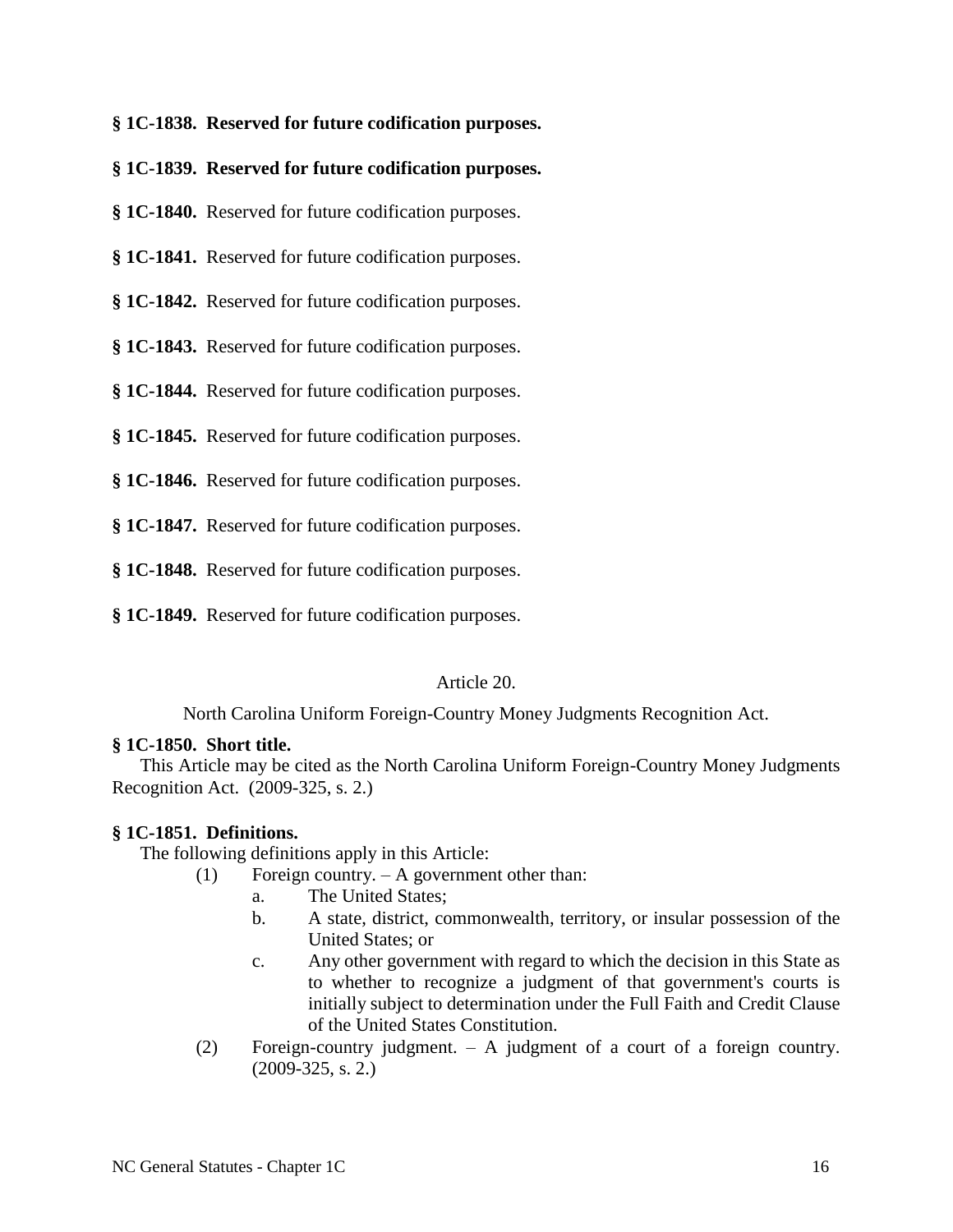### **§ 1C-1852. Applicability; saving clause.**

(a) Except as otherwise provided in subsection (b) of this section, this Article applies to a foreign-country judgment to the extent that the judgment:

- (1) Grants or denies recovery of a sum of money; and
- (2) Under the law of the foreign country where rendered, is final, conclusive, and enforceable.

(b) This Article does not apply to a foreign-country judgment, even if the judgment grants or denies recovery of a sum of money, to the extent that the judgment is:

- (1) A judgment for taxes;
- (2) A fine or other penalty; or
- (3) A judgment for alimony, support, or maintenance in matrimonial or family matters.

(c) A party seeking recognition of a foreign-country judgment has the burden of establishing that this Article applies to the foreign-country judgment.

(d) This Article does not prevent the recognition under principles of comity or otherwise of a foreign-country judgment to which this Article does not apply. (2009-325, s. 2.)

# **§ 1C-1853. Standards for recognition and nonrecognition of foreign-country judgment.**

(a) Except as otherwise provided in this section, a court of this State shall recognize a foreign-country judgment to which this Article applies.

- (b) A court of this State shall not recognize a foreign-country judgment if:
	- (1) The judgment was rendered under a judicial system that, taken as a whole, does not provide impartial tribunals or procedures compatible with the requirements of due process of law;
	- (2) The foreign court did not have personal jurisdiction over the defendant;
	- (3) The foreign court did not have jurisdiction over the subject matter; or
	- (4) The judgment was obtained by a foreign government entity to compensate for the expenditure of public funds for government programs.

(c) If a court of this State finds that any of the following exist with respect to a foreign-country judgment for which recognition is sought, recognition of the judgment shall be denied unless the court determines, as a matter of law, that recognition would nevertheless be reasonable under the circumstances:

- (1) The defendant in the proceeding in the foreign court did not receive notice of the proceeding in sufficient time to enable the defendant to defend.
- (2) The judgment was obtained by fraud that deprived the losing party of an adequate opportunity to present its case.
- (3) The judgment, or the cause of action or claim for relief on which the judgment is based, is repugnant to the public policy of this State or of the United States.
- (4) Reserved for future codification.
- (5) The proceeding in the foreign court was contrary to an agreement between the parties under which the dispute in question was to be determined otherwise than by proceedings in that foreign court.
- (6) In the case of jurisdiction based only on personal service, the foreign court was a seriously inconvenient forum for the trial of the action.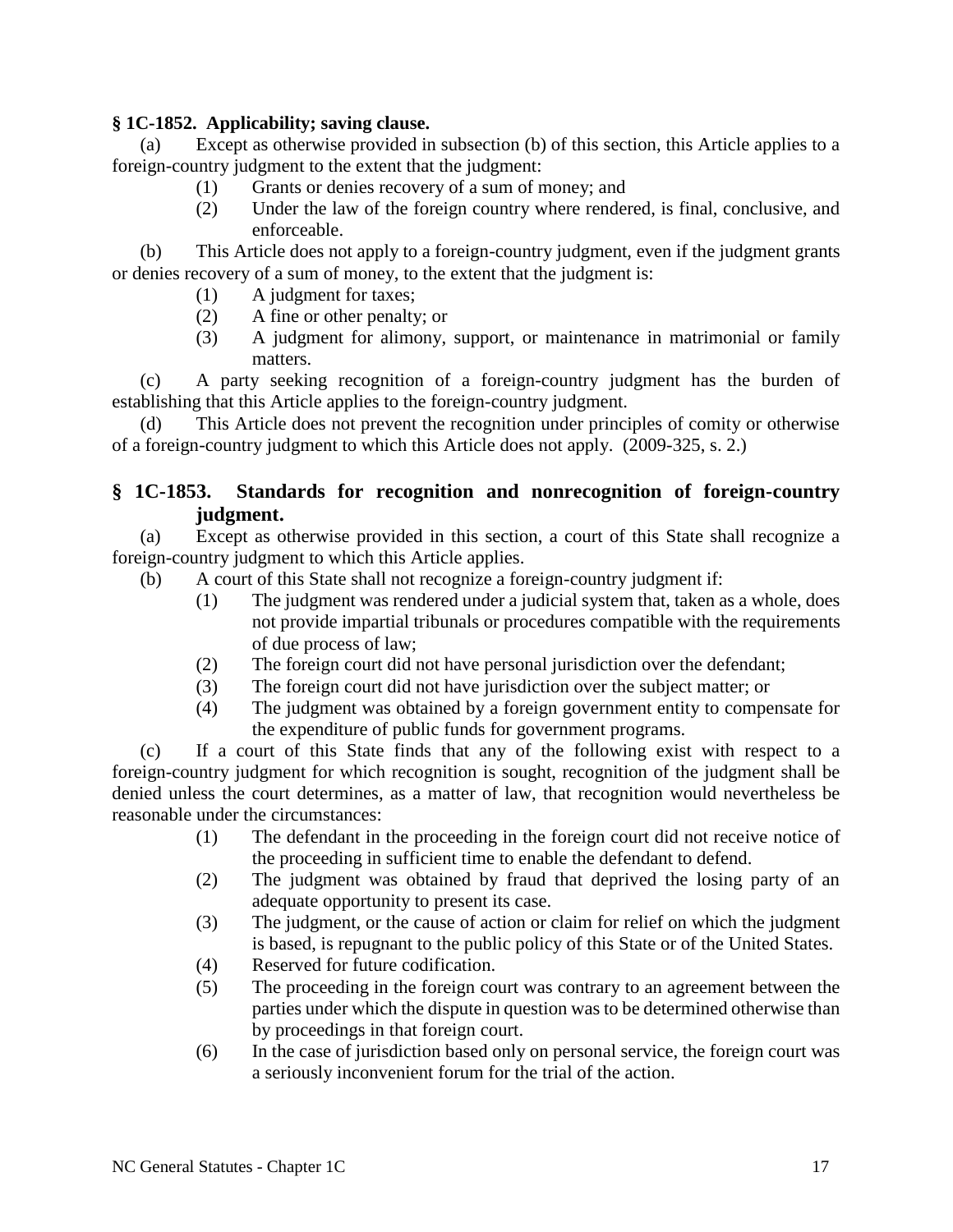- (7) The judgment was rendered in circumstances that raise substantial doubt about the integrity of the rendering court with respect to the judgment.
- (8) The specific proceeding in the foreign court leading to the judgment was fundamentally unfair.
- (9) The judgment is based on a foreign statute or rule of law which, as applied by the foreign court, would have been contrary to either the United States Constitution or the North Carolina Constitution had it been applied by a court in North Carolina.

(d) If a foreign-country judgment for which recognition is sought is otherwise entitled to recognition under this Article but conflicts with a prior final and conclusive judgment, a court of this State shall recognize the judgment for which recognition is sought unless the court determines that nonrecognition would nevertheless be reasonable under the circumstances.

(e) If a foreign-country judgment for which recognition is sought is otherwise entitled to recognition under this Article but conflicts with a subsequent final and conclusive judgment, a court of this State shall deny recognition of the judgment for which recognition is sought unless the court determines that recognition would nevertheless be reasonable under the circumstances.

(f) A party resisting recognition of a foreign-country judgment has the burden of establishing that a ground for nonrecognition stated in subsection (b) of this section exists.

(g) A party resisting recognition of a foreign-country judgment has the burden of establishing that a ground for nonrecognition stated in subsection (c) of this section exists. The party seeking recognition of the judgment has the burden of establishing that, as a matter of law, recognition would nevertheless be reasonable under the circumstances.

(h) A party resisting recognition of a foreign-country judgment under subsection (d) or (e) of this section has the burden of establishing that another final and conclusive judgment exists and that the other judgment conflicts with the judgment for which recognition is sought. Under subsection (d) of this section, the party resisting recognition also has the burden of establishing that nonrecognition of the judgment for which recognition is sought would be reasonable under the circumstances. Under subsection (e) of this section, the party seeking recognition of the foreign-country judgment has the burden of establishing that recognition would be reasonable under the circumstances.

(i) When a court of this State rules on recognition of a foreign-country judgment, the court shall state the facts specially and state separately its conclusions of law.

(j) If a proceeding in a foreign court is brought by a foreign government entity based upon rules of law adopted for the benefit of the foreign government entity that are applied ex post facto to conduct of the defendant or if the action imposes liability for harms to individuals without requiring individualized proof of each element of the claim for each such individual, the court shall find that the action is fundamentally unfair and its judgment is repugnant to the public policy of this State under subdivisions (3) and (8) of subsection (c) of this section. (2009-325, s. 2; 2015-107, s. 1; 2015-264, s. 32.)

## **§ 1C-1854. Personal jurisdiction.**

A foreign-country judgment shall not be refused recognition for lack of personal jurisdiction if any of the following exist:

(1) The defendant was served with process personally in the foreign country.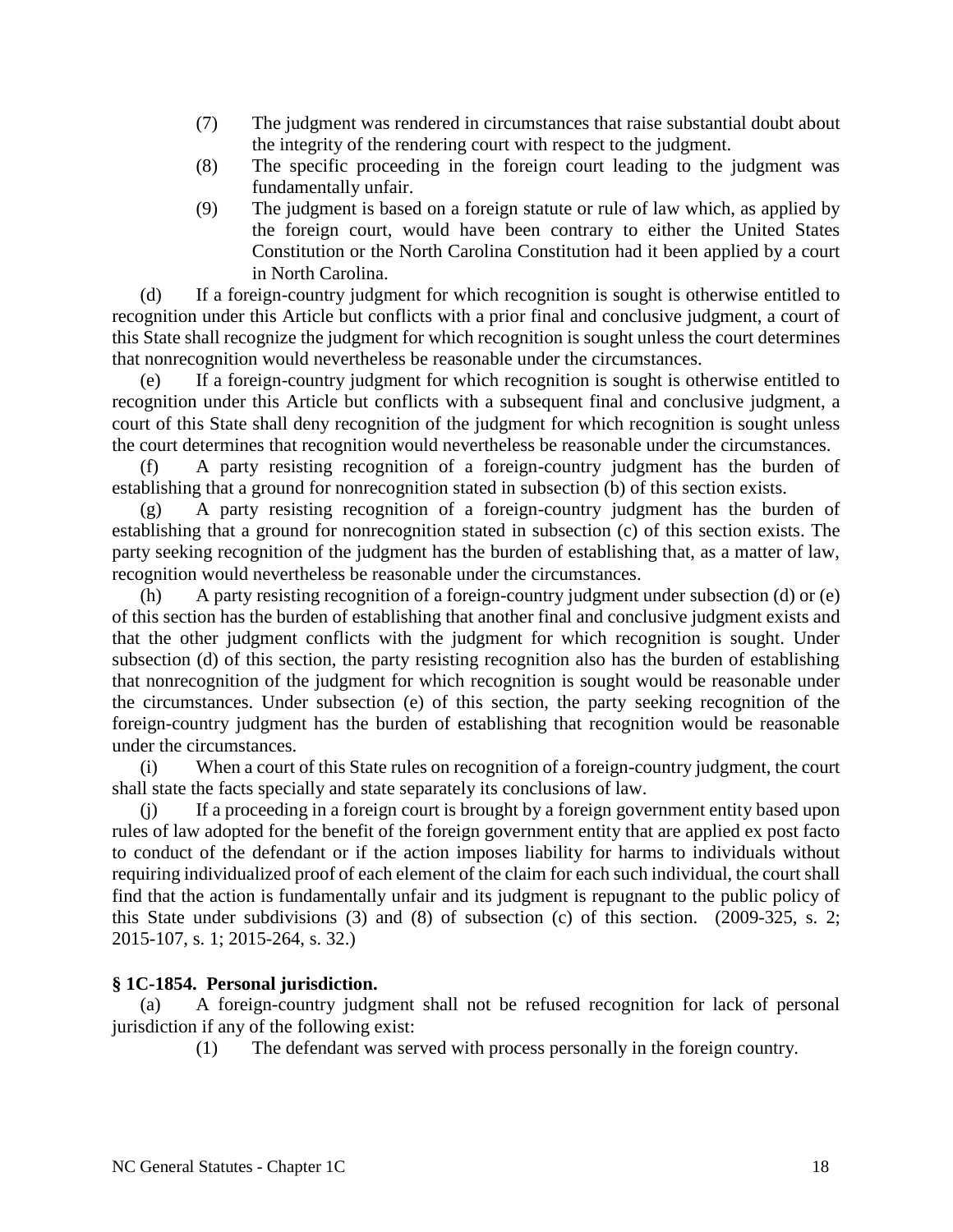- (2) The defendant voluntarily appeared in the proceeding, other than for the purpose of protecting property seized or threatened with seizure in the proceeding or of contesting the jurisdiction of the court over the defendant.
- (3) The defendant, before the commencement of the proceeding, had agreed to submit to the jurisdiction of the foreign court with respect to the subject matter involved.
- (4) The defendant was domiciled in the foreign country when the proceeding was instituted or was a corporation or other form of business organization that had its principal place of business in, or was organized under the laws of, the foreign country.
- (5) The defendant had a business office in the foreign country and the proceeding in the foreign court involved a cause of action or claim for relief arising out of business done by the defendant through that office in the foreign country.
- (6) The defendant operated a motor vehicle or airplane in the foreign country and the proceeding involved a cause of action or claim for relief arising out of that operation.
- (7) There was any other basis for personal jurisdiction that would be consistent with the Due Process Clause of the Fourteenth Amendment to the United States Constitution.

(b) The list of bases for personal jurisdiction in subsection (a) of this section is not exclusive. The courts of this State may recognize reasonable bases of personal jurisdiction other than those listed in subsection (a) of this section as sufficient to support a foreign-country judgment. (2009-325, s. 2.)

## **§ 1C-1855. Procedure for recognition and nonrecognition of foreign-country judgment.**

(a) If recognition of a foreign-country judgment is sought as an original matter, the issue of recognition shall be raised by filing an action seeking recognition of the foreign-country judgment.

(b) If recognition or nonrecognition of a foreign-country judgment is sought in some other action, the issue of recognition may be raised by complaint, counterclaim, cross-claim, or affirmative defense. (2009-325, s. 2.)

# **§ 1C-1856. Effect of recognition of foreign-country judgment.**

(a) If the court in a proceeding under G.S. 1C-1855 finds that the foreign-country judgment is entitled to recognition under this Article then, to the extent that the foreign-country judgment grants or denies recovery of a sum of money, the foreign-country judgment is:

- (1) Conclusive between the parties to the same extent as the judgment of a sister state entitled to full faith and credit in this State would be conclusive; and
- (2) Enforceable in the same manner and to the same extent as a judgment rendered in this State.

(b) Article 17 of this Chapter does not apply to the enforcement of foreign-country judgments recognized under this Article. (2009-325, s. 2.)

# **§ 1C-1857. Stay of proceedings pending appeal of foreign-country judgment.**

If a party establishes that an appeal from a foreign-country judgment is pending or will be taken, the court may stay any proceedings with regard to the foreign-country judgment until the